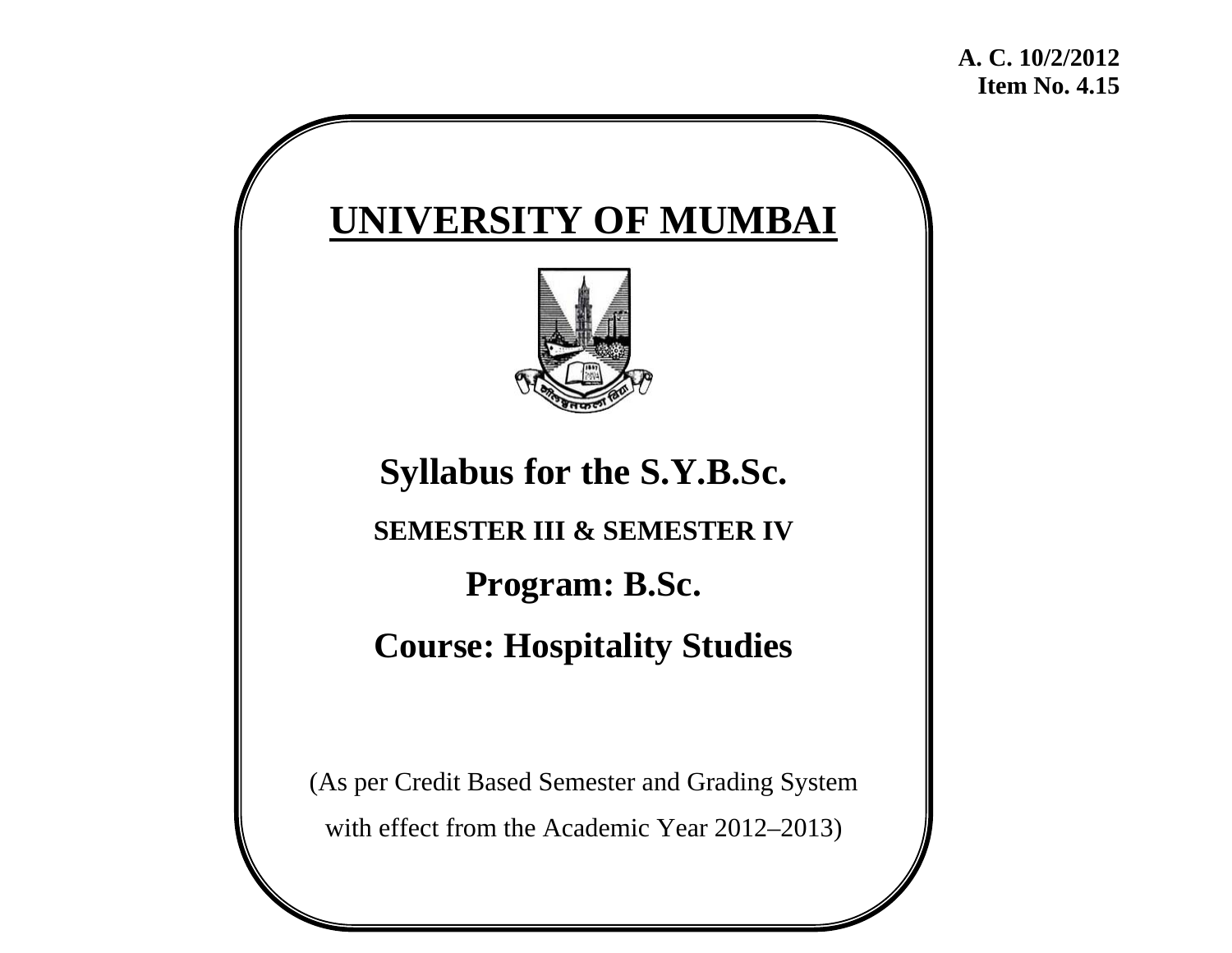Students will be sent for Industrial Training either during the IIIrd or IVth semester as per the convenience of Industry/Institute. Classes will be conducted for the batch of students not undergoing Industrial Training.

|                |                                                          | <b>Class Room Instruction Face to Face</b> |                          |                          |    |                          |                          |                          |                          | <b>Credits</b> |              |                          |                          |                          |                |
|----------------|----------------------------------------------------------|--------------------------------------------|--------------------------|--------------------------|----|--------------------------|--------------------------|--------------------------|--------------------------|----------------|--------------|--------------------------|--------------------------|--------------------------|----------------|
| Course         |                                                          |                                            | <b>Per Week</b>          |                          |    | Per Sem                  |                          |                          | <b>Per Sem Hrs</b>       |                |              |                          |                          |                          |                |
| Code           | Subject                                                  | L                                          | P                        | т                        | L  | P                        | т                        | L                        | P                        | T.             | <b>Total</b> |                          | P                        | T.                       | <b>Total</b>   |
| <b>USHO301</b> | Food Production & Patisserie<br>ШI                       |                                            | 4                        |                          | 45 | 60                       |                          | 45                       | 60                       | $\mathbf{r}$   | 105          | $\overline{2}$           | $\overline{2}$           | $\blacksquare$           | 4              |
| <b>USHO302</b> | Food & Beverage Service III                              |                                            | 4                        |                          | 45 | 60                       |                          | 45                       | 60                       |                | 105          | $\overline{2}$           | $\overline{2}$           | $\overline{\phantom{a}}$ | 4              |
| <b>USHO303</b> | Front Office III                                         | 3                                          | $\overline{a}$           |                          | 45 | $\overline{a}$           |                          | 45                       | $\overline{a}$           |                | 45           | $\overline{2}$           |                          | ٠                        | $\overline{2}$ |
| <b>USHO304</b> | Housekeeping III                                         | 3                                          | $\overline{a}$           | $\overline{\phantom{a}}$ | 45 | $\overline{a}$           | $\overline{\phantom{a}}$ | 45                       | $\overline{\phantom{a}}$ |                | 45           | $\overline{2}$           | $\overline{\phantom{a}}$ | $\blacksquare$           | $\overline{2}$ |
| <b>USHO305</b> | <b>Rooms Division</b><br>Management (Practicals)-III     |                                            | 4                        | $\overline{a}$           |    | 60                       | $\overline{\phantom{a}}$ | $\overline{\phantom{a}}$ | 60                       |                | 60           | $\overline{\phantom{a}}$ | $\overline{2}$           | $\sim$                   | $\overline{2}$ |
| <b>USHO306</b> | Hotel Accountancy & Cost<br>Control                      | 3                                          |                          | $\overline{a}$           | 45 | $\overline{a}$           | $\overline{\phantom{a}}$ | 45                       | $\overline{\phantom{a}}$ |                | 45           | $\overline{2}$           | $\overline{\phantom{a}}$ | ÷                        | $\overline{2}$ |
| <b>USHO307</b> | Hospitality Law & Human<br><b>Resource Management</b>    |                                            | $\overline{\phantom{a}}$ | $\overline{\phantom{a}}$ | 45 | $\overline{\phantom{a}}$ | $\overline{\phantom{a}}$ | 45                       | $\overline{\phantom{a}}$ |                | 45           | $\overline{2}$           | $\overline{\phantom{0}}$ | $\overline{\phantom{a}}$ | $\overline{2}$ |
| <b>USHO308</b> | Management Information<br>System in Hospitality Industry | 3                                          | ٠                        | $\sim$                   | 45 | $\blacksquare$           | $\sim$                   | 45                       | $\overline{\phantom{a}}$ | $\sim$         | 45           | $\overline{2}$           | $\overline{\phantom{a}}$ | $\overline{\phantom{a}}$ | $\overline{2}$ |

# Semester III ‐ B.Sc. (Hospitality Studies)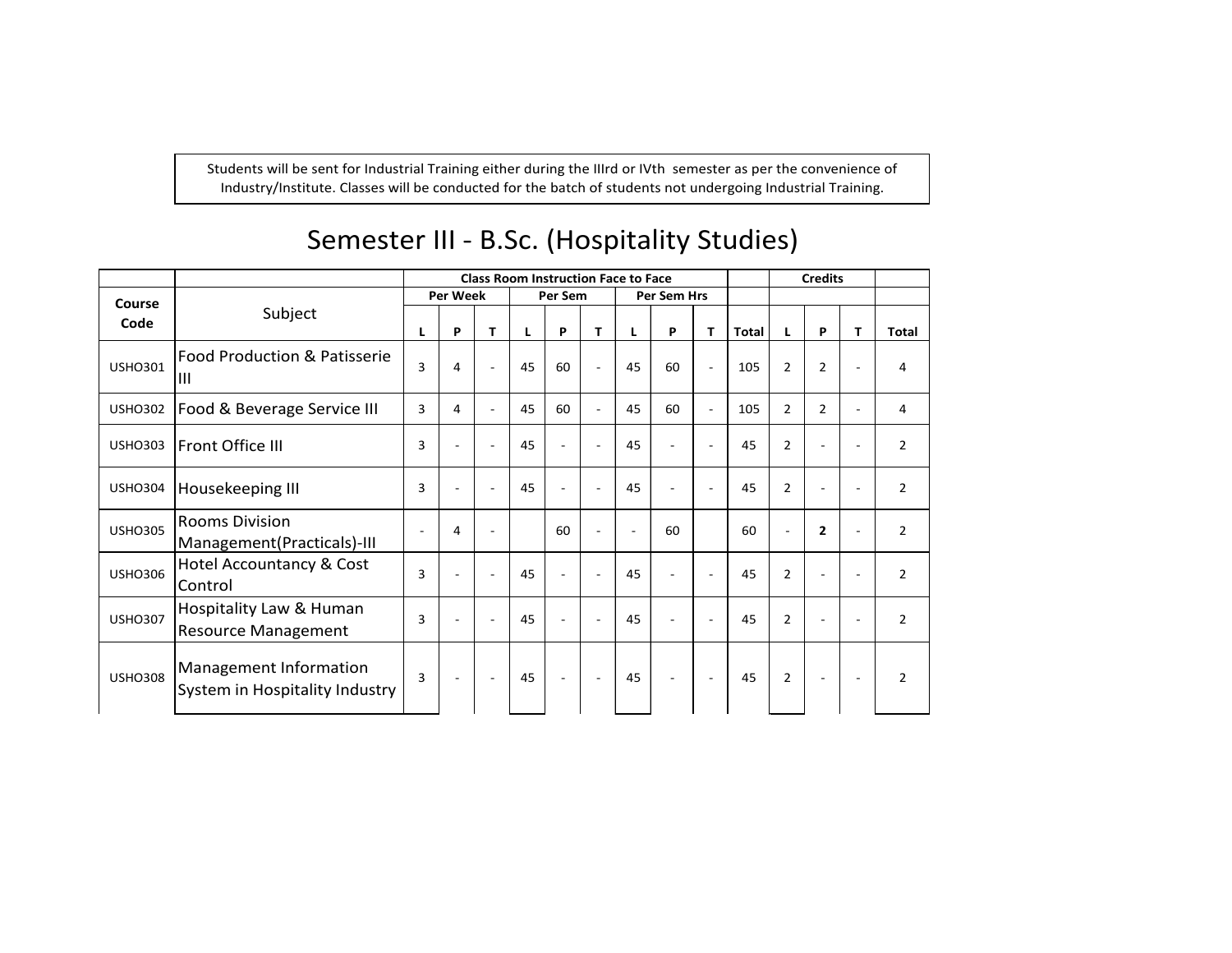| Name of the Programme               | Duration                                       | Semester | Course/<br>Course<br>Code                              |
|-------------------------------------|------------------------------------------------|----------|--------------------------------------------------------|
| <b>B.Sc. in Hospitality Studies</b> | <b>Six Semesters</b>                           | Ш        | Food<br>Production<br>&<br>Patisserie-II<br>(USHO 301) |
| Course Code                         | Title                                          | Credits  |                                                        |
| <b>USHO301</b>                      | <b>Food Production &amp;</b><br>Patisserie-III | $2 + 2$  |                                                        |

| For Course Per week 1 lecture/period is 60 minutes duration |        |           |  |  |  |  |
|-------------------------------------------------------------|--------|-----------|--|--|--|--|
|                                                             | Theory | Practical |  |  |  |  |
| <b>Actual Contact</b>                                       |        |           |  |  |  |  |
| Credit                                                      |        |           |  |  |  |  |

| Class Room Instruction Face to Face |          |                          |    |    |                          |    |    | Credits          |   |   |       |
|-------------------------------------|----------|--------------------------|----|----|--------------------------|----|----|------------------|---|---|-------|
|                                     | Per Week |                          |    |    | Per Semester             |    |    | Per Semester Hrs |   |   |       |
|                                     | D        |                          |    | D  |                          |    | D  |                  |   | D | Total |
| 3                                   | 4        | $\overline{\phantom{a}}$ | 45 | 60 | $\overline{\phantom{a}}$ | 45 | 60 |                  | ⌒ |   |       |

# **FOOD PRODUCTION & PATISSERIE–III (Theory)**

**OBJECTIVES:** To get trained on various aspects of regional Indian cuisine – Quantity Food Production (QFP)

# **Contents of syllabus for USHO 301**

# **UNIT I Hrs. EXECUTE: EXECUTE: EXECUTE: EXECUTE: EXECUTE: EXECUTE: EXECUTE: EXECUTE: 1 MENU PLANNING & ITS TYPES (QFP)**  Basic Menu Planning – Recapitulation, Special emphasis on Quantity Food Production, Planning of Menus for various categories, such as: **07**

- **-** Institutional & Industrial Catering (School / College, Canteen, Industrial Workers.)
- **-** Hospital Catering (Diet Menu, Importance of Hygiene.)
- **-** Off Premises Catering (Outdoor Parties, Theme Dinner, and Food Festival.)

Parameters of Quantity Food Menu Planning.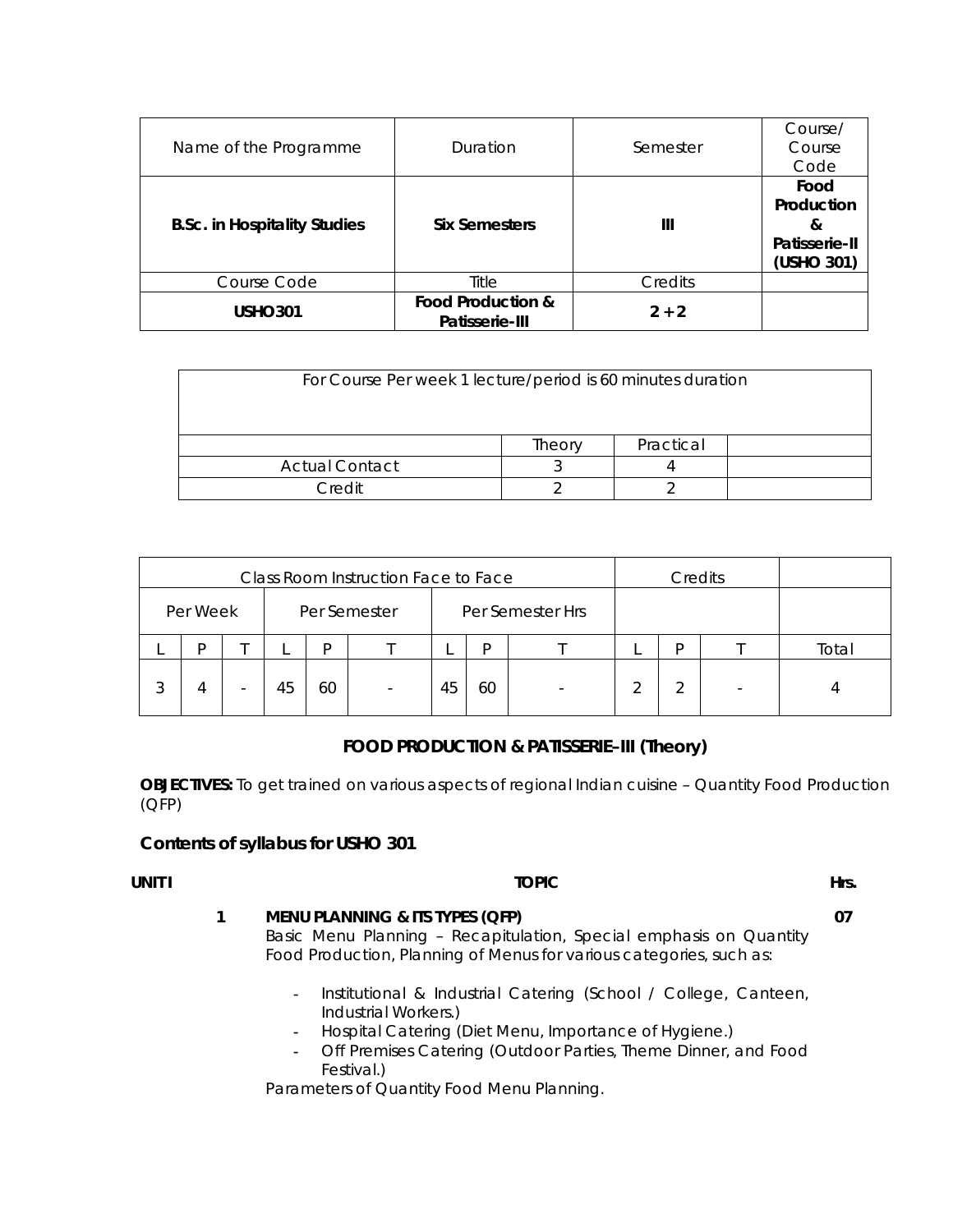**2 Indian Culinary Terms 04 3 INTRODUCTION TO CAKE MAKING:**  Elements in Cake Making, Role of each Element in Cake Making, Methods of Cake Making, Recipes for Basic Cakes, Faults in Cake Making, Recipe Balancing. **04** 

**UNIT II.** 

#### **TOPIC Hrs. Hrs. Hrs. Hrs. Hrs. Hrs. Hrs. Hrs. Hrs. Hrs. Hrs. Hrs. Hrs. Hrs. Hrs. Hrs. Hrs. Hrs. Hrs. Hrs. Hrs. Hrs. Hrs. Hrs. Hrs. Hrs. Hrs. Hrs. Hrs. Hrs. Hrs.**

**3** 

#### **4) EQUIPMENT (QFP)**

Quality of Equipment used, Specification of Equipment, Heat and Cold Generating Equipment, Maintenance of Equipment

| List: -                     |                               |
|-----------------------------|-------------------------------|
| 1. Mixers                   | 2. Grinders                   |
| 3. High Pressure Gas Burner | 4. Ovens                      |
| 5. Grillers                 | 6. Knives                     |
| 7. Choppers                 | 8. Peelers (Potato)           |
| 9. Brat Pan                 | 10. Bulk Boilers              |
| 11. Steamers                | 12. Walk in Coolers / Walk in |
|                             | Freezers / Deep Freezers      |
| 13. Tandoor                 | 14. Storage & Receiving Quays |
| 15. Griddle Plate           |                               |

Modern Developments in Equipment Manufacturing.

# **5) QUANTITY PURCHASE AND STORAGE (QFP)**

Introduction of Purchasing, Purchasing System, Purchase Specifications, Purchasing Techniques, Duties of Purchase Officer & Store Keeper, Storage.

# **6) INDENTING (QFP)**

Principles of Indenting, Quantities / Portions for Bulk Production, Conversion of Recipes for Indenting, Practical difficulties involved in Indenting.

# **7) Pastry:**

Recipes, Method of Preparation, Differences, Uses of each Pastry, Care to be taken while preparing Pastry, Role of each Ingredient, Temperature of Baking the following Pastries, Short Crust, Choux Pastry, Laminated, Hot Water / Rough Puff.

**5** 

**3** 

#### **04**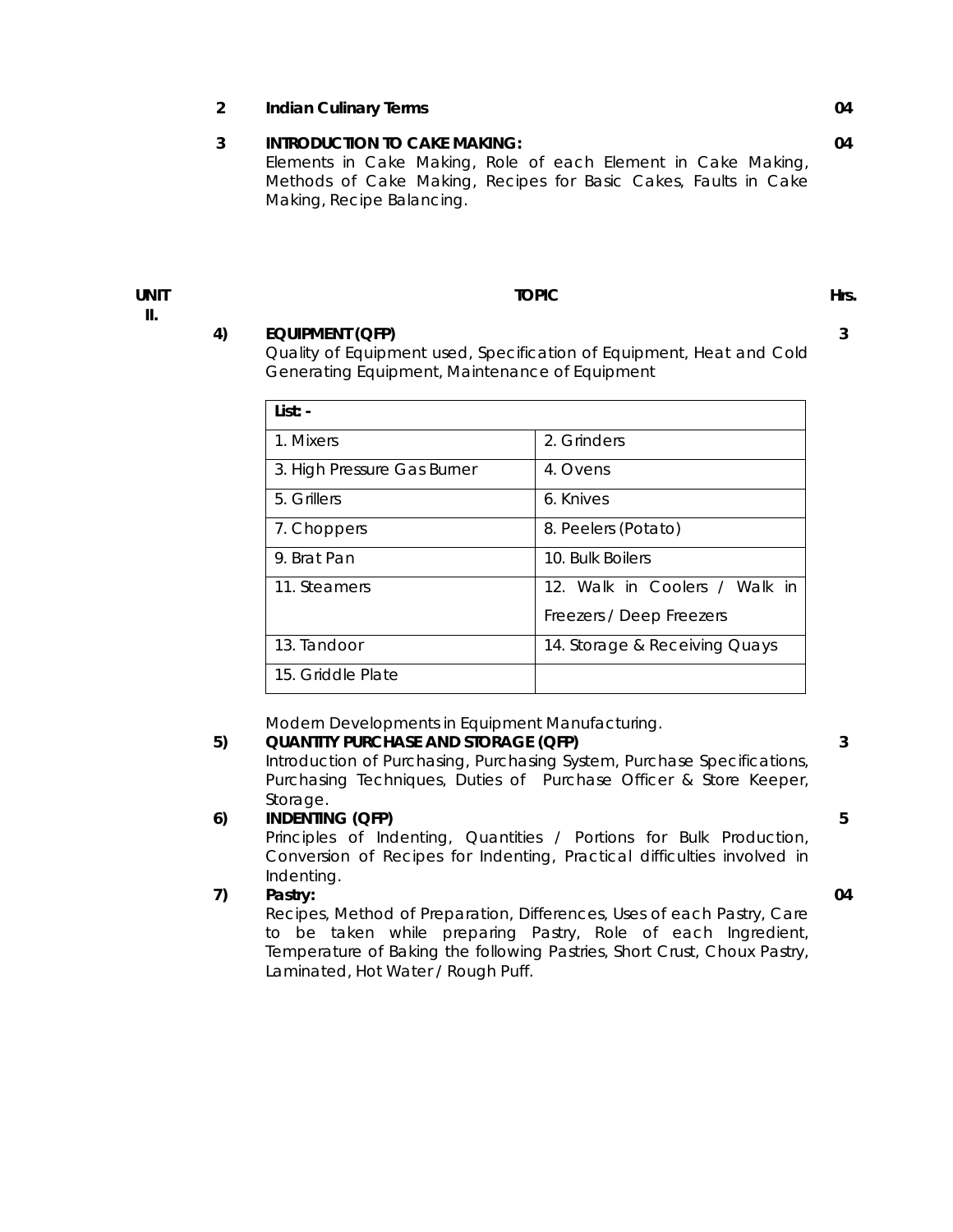**UNIT III** 

#### **TOPIC EXECUTIVE EXECUTIVE EXECUTIVE EXECUTIVE EXECUTIVE EXECUTIVE EXECUTIVE EXECUTIVE EXECUTIVE EXECUTIVE EXECU**

# **8) INDIAN COOKERY (QFP)**

# **Introduction to Regional Cooking:**

- 1) Factors affecting eating habits.
- 2) Heritage of Indian Cuisine.
- 3) Regional Commodities, Spices & Masalas (Wet & Dry).
- 4) Geographical location, Historical background, Availability of raw material (seasonal), Equipment and fuel (special), Staple diet, Speciality Cuisine, Food prepared for festivals and occasions of the following states: - Andhra Pradesh / Hyderabad, Bengal, Goa, Gujarat, Karnataka, Kashmir, Kerala / Malabari, Madhya Pradesh, Maharashtra / Malwani, North Eastern States, Punjab, Rajasthan, Tamilnadu / Chettinad, Uttar Pradesh / Dum & Avadh / Lucknawi, Also Communities / Styles such as : Parsee, Bohra & Indian Gravies.

#### **9) VOLUME FEEDING (QFP)**

Institutional & Industrial Feeding, Banquet and Buffet.

| $\mathbf{1}$ . | Imarti           | 16. | Dhuanaar       | 31. | Marinade               | 46. | Quabarga     |
|----------------|------------------|-----|----------------|-----|------------------------|-----|--------------|
| 2.             | <b>Baffad</b>    | 17. | Dum            | 32. | Moilee                 | 47. | Rabri        |
| 3.             | <b>BalUSHOhi</b> | 18. | Dum Pukht      | 33. | Murgh Musallam         | 48. | Raita        |
| 4.             | <b>Bharta</b>    | 19. | Gaujas         | 34. | Mutanjan               | 49. | Rasam        |
| 5.             | Baghar           | 20. | Gustaba        | 35. | Mulligutwanny Curry    | 50. | Roomali Roti |
| 6.             | <b>Bhunao</b>    | 21. | Aappam         | 36. | Naan                   | 51. | Rogan Josh   |
| 7.             | <b>Bonda</b>     | 22. | Jalebi         | 37. | Neera                  | 52. | Rista        |
| 8.             | Biryani          | 23. | Kabab          | 38. | Nargisi Kofta Curry    | 53. | Rasgullas    |
| 9.             | <b>Bhaturas</b>  | 24. | Kalia          | 39. | Pachadi                | 54. | Shami Kebab  |
| 10.            | Sheera           | 25. | Kesari         | 40. | Paneer                 | 55. | Shrikhand    |
| 11.            | Charoli          | 26. | Khoa           | 41. | Payasam                | 56. | Seekh Kebab  |
| 12.            | Cocum            | 27. | Kofta          | 42. | Phirnee                | 57. | Sandesh      |
| 13.            | Dagad Phool      | 28. | Panch Phoran   | 43. | Pulao                  | 58. | Toddy        |
| 14.            | <b>Dhansak</b>   | 29. | Loochi / Luchi | 44. | Chingri Malai Curry    | 59. | Vindaloo     |
| 15.            | Dahibhalla       | 30. | Macher Jhol    | 45. | Palak Mutton / Chicken | 60. | Wark         |
|                |                  |     |                |     |                        | 61. | Zarda        |
|                |                  |     |                |     |                        | 62. | Ratan Jog    |
|                |                  |     |                |     |                        |     |              |

#### **INDIAN CULINARY TERMS:**

#### **ASSIGNMENTS**

Students have to do at least four group assignments on Indian Regional Cuisine.

#### **REFERENCES**

- 1. Thangam Philips Modern Cookery Vol. 1 Orient Longman 1997
- 2. A. L. Cracknell and R.J. Kanfmann Practical Professional Cookery Macmillan 1992
- 3. Anthony O'Reilly Cookery Manual Pitman Publishing –1993.
- 4. Victor Cererem, Ronald Kinton, David Foskett Practical Cookery Aodder & Stonghton 1999
- 5. David R. Stevenson Basic Cookery Stanley Thornes (Publishes) Ltd. –1991
- 6. REBO Productions Encyclopedia of Bakery Rebo Publishers 1999
- 7. Robert T. Marshall, W. S. Arbuckle Ice Cream ITP International Thomson Publishing 1996.
- 8. Malcolm Stogo Ice Cream & Frozen Desserts John Wiley & Sons, Inc 1997

**12** 

**03**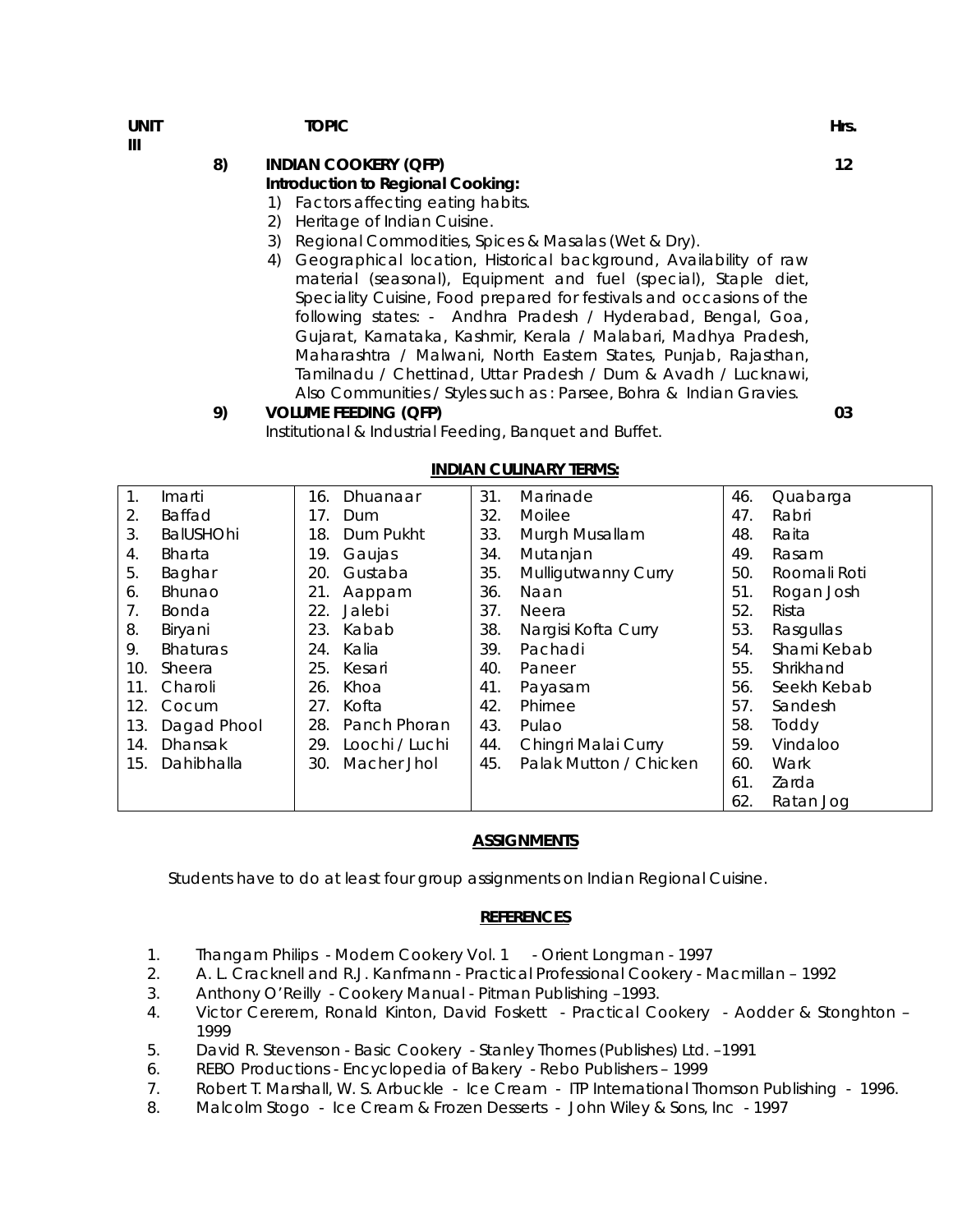- 9. L. G. Nicolelb, J Dinsdale Basic Pastry Work Techniques Hodder & Stoughton 1991.
- 10. Mohini Sethi, Surjeet Malhan Catering Management (An Integrated Approach) Wiley Easter Limited - 1993.
- 11. Robert Bradnock India Handbook Footprint Handbook 2000.
- 12. Ranjit Rai Tandoor (The Great Indian Barbeque) Viking 1995.
- 13. Satarupa Banerjee Book of Indian Sweets Rupa & Co 1994.
- 14. Digvijaya Singh Cooking Delights of The Maharajas Vakils, Fetter & Simons Ltd. 1995
- 15. Master Chefs of the Ashoka Group Royal Indian Recipes J. G. Press 1995.
- 16. Purobi Babbar Rotis & Naans of India Vakil Fetter & Simon Ltd. 1994.
- 17. Inder Singh Kalra Prashad, Cooking with the Indian Masters Allied Publishers Ltd. 1993.
- 18. Devaki Babbar Gujrat Nu Jaman India Book House 1996.
- 19. Chandra Padmanabhan Dakshin Harper Oollins 1995.
- 20. Jeroo Mehta Parsi Guisine Vakil, Fetter & Simons Ltd. 1993.
- 21. Hegde Manglorean Cuisine India Book House 1994.
- 22. Gilda Mendonsa The Best of Goan Cooking UBS Publishers Distributors Ltd. 1995.
- 23. Neerja Kashmiri Cooking Penguin Books 1995.
- 24. Madhur Jaffery A Taste of India Pavillion Books Ltd., 1985.
- 25. Minakshie Das Gupta The Bengal Cook Book UBS Publishers Distributors Ltd. 1998.
- 26. Kaumudi Marathe Maharshtrian Cuisine Business Publications Inc. 1999.
- 27. Food Production Operation Parvinder S. Bali.

# **(Food Production Practical)**

#### **Each College will prepare their own menus as per the pattern given below. Well-known and authentic dishes from particular region should be included while compiling the menu.**

|    | <b>States</b>                              |
|----|--------------------------------------------|
|    | 1. Andhra Pradesh / Hyderabadi             |
| 2. | Bengal & North Eastern States              |
| 3. | Goa                                        |
| 4. | Gujarat / Parsi / Bohri                    |
| 5. | Karnataka                                  |
| 6. | Kashmir                                    |
|    | 7. Kerala / Malabari                       |
| 8. | Maharashtra / Malvani                      |
| 9. | Punjab                                     |
|    | 10. Rajasthan                              |
|    | 11. Tamil Nadu / Chettinad                 |
|    | 12. Uttar Pradesh / Dum & Avadh / Lucknavi |

# **BAKERY & CONFECTIONERY PRACTICAL**

Demonstration of the following Cakes – 4 varieties Pastries – Short Crust, Puff Pastry, Flaky Pastry & Choux Pastry Cookies – 6 varieties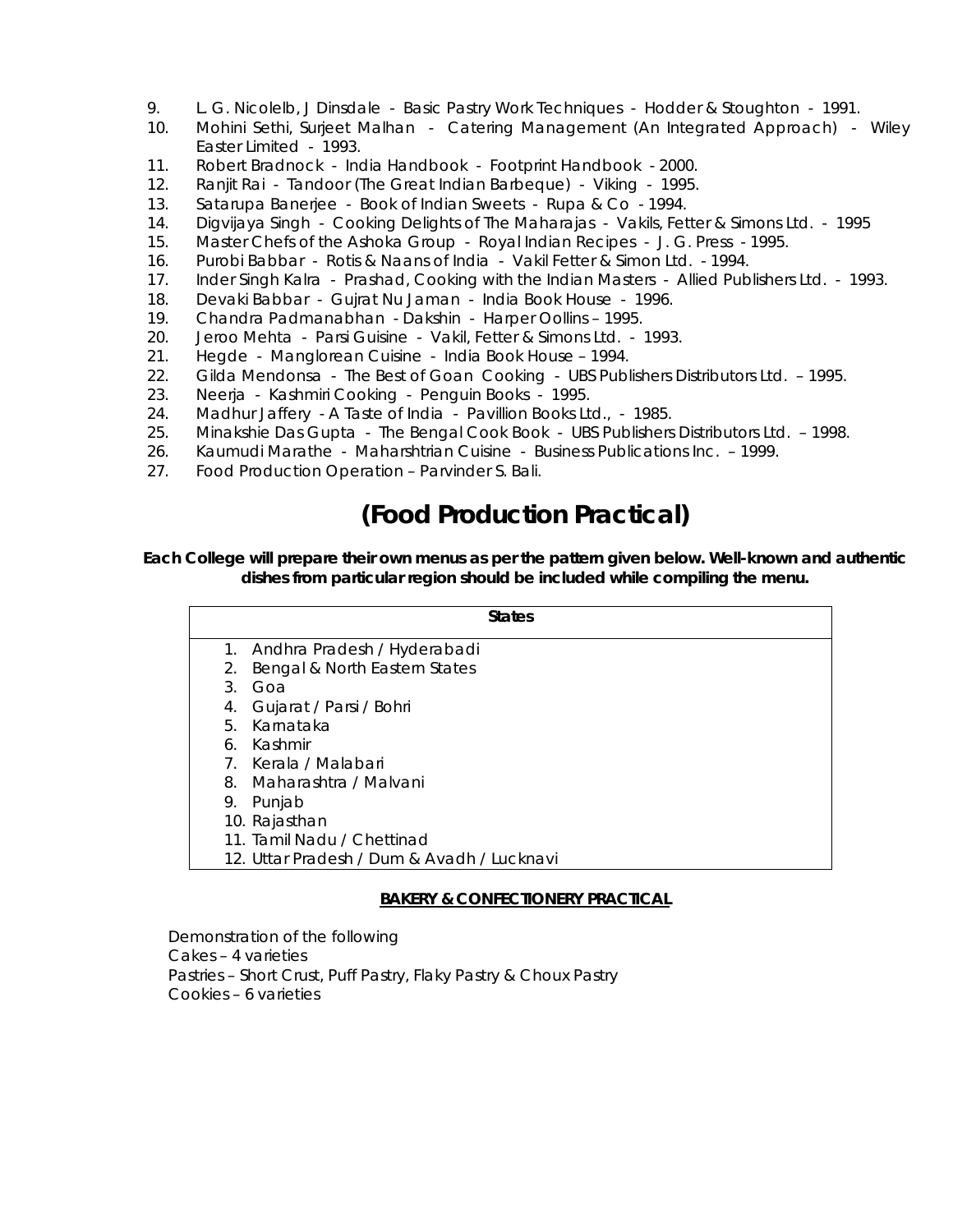|            | <b>FOOD PRODUCTION PRACTICAL MENUS - SEMESTER III</b> |                                |                                                                                                   |  |  |  |
|------------|-------------------------------------------------------|--------------------------------|---------------------------------------------------------------------------------------------------|--|--|--|
| <b>MEN</b> | <b>PRACTICAL</b>                                      |                                | Any 6 dishes per Menu (Prepare any 1 or 2 dishes per course)                                      |  |  |  |
| U          | <b>TOPIC</b>                                          |                                |                                                                                                   |  |  |  |
| NO.        |                                                       |                                |                                                                                                   |  |  |  |
|            |                                                       | Starter<br>Options:            | Shammi Kebab / Shikampuri Kebab                                                                   |  |  |  |
|            |                                                       | Main Course                    | Tamater ka Kut / Mirchi ka Salan/ Baghara Baingan/                                                |  |  |  |
|            | Andhra<br>Pradesh /                                   | Options:                       | Burhani/ Achari Gosht/ Nehari/ Haleem/ Khichra/ Murgh                                             |  |  |  |
| 1          | Hyderabadi                                            |                                | Malai Korma                                                                                       |  |  |  |
|            | Cuisine                                               | Breads, Rice &<br>Dal Options: | Sheermal/ Bakharkhani/ Khameeri Roti/ Hyderabadi<br>Biryani/ Sofyani Biryani/ Qabooli/ Khatti Dal |  |  |  |
|            |                                                       | <b>Dessert</b><br>Options:     | Double ka Meetha/ Khubani ka Meetha/ Sheer Qurma/<br>Gil e Firdaus                                |  |  |  |
|            |                                                       | Starter<br>Options:            | Begun Bhaja/ Panthar Ghugni/ Alu Chop/ Egg Roll                                                   |  |  |  |
|            |                                                       | Main Course                    | Shukto/ Alu Posto/ Palak Panch Phoran / PanchMishali                                              |  |  |  |
|            | North Eastern                                         | Options:                       | Charchari/ Macher Jhol/ macher Kalia/ Doi Mach/                                                   |  |  |  |
| 2          | States /                                              |                                | Chingri Malai Kari/ Mangsho                                                                       |  |  |  |
|            | Bengali<br>Cuisine                                    | Breads, Rice &                 | Luchi/ Dhakai Paratha/ Ghee Bhat/ Cholar Dal/ Mishti                                              |  |  |  |
|            |                                                       | Dal Options:                   | Mug Dal                                                                                           |  |  |  |
|            |                                                       | <b>Dessert</b>                 | Gulab jamun/ Balu Shahi/ Rasmalai/ Mishti Doi                                                     |  |  |  |
|            |                                                       | Options:                       |                                                                                                   |  |  |  |
|            |                                                       | Soup & Starter                 | Caldo Verde/ Sopa Grossa/ Rissois de Camarao/                                                     |  |  |  |
|            |                                                       | Options:                       | Stuffed Prawn Papad/Goan Fried Fish/Pomfret                                                       |  |  |  |
|            | <b>Goan Cuisine</b>                                   |                                | Recheiado/ Prawn Balchao/ Kismur                                                                  |  |  |  |
|            |                                                       | Main Course                    | Goan Fish Curry/ Amottik Fish Curry/ Sorpotel/ Vindaloo/                                          |  |  |  |
| 3          |                                                       | Options:                       | Baffat/ Chicken Cafreal/ Galina Xacuti                                                            |  |  |  |
|            |                                                       | Breads, Rice &                 | Sannas/ Pav/ Boiled Rice/Coconut Rice/ Daali Thoy                                                 |  |  |  |
|            |                                                       | Dal Options:                   |                                                                                                   |  |  |  |
|            |                                                       | <b>Dessert</b>                 | Neureos/ Coconut Bhatt/ Bebinca/Dodol/Perada                                                      |  |  |  |
|            |                                                       | Options:                       |                                                                                                   |  |  |  |
|            |                                                       | Starter<br>Options:            | Dhokla/Patra/Muthiya                                                                              |  |  |  |
|            |                                                       | Main Course                    | Oondhiya/ Sev Tameta nu Shaak/ Tuvar Ringna nu                                                    |  |  |  |
|            |                                                       | Options:                       | Shaak/Flower Batata nu Shaak                                                                      |  |  |  |
| 4          | Gujarati                                              | Breads, Rice &                 | Thepla/Rotla/Munga Dal Khichdi/ Vagheral Bhaat/                                                   |  |  |  |
|            | Cuisine                                               | Dal Options:                   | Shaakwala Bhaat/ Dal Dhokli/ Kadhi                                                                |  |  |  |
|            |                                                       | <b>Dessert</b>                 | Basundi/ Dudh Paak/ Mohan Thaal/ Gor Papdi                                                        |  |  |  |
|            |                                                       | Options:                       |                                                                                                   |  |  |  |
|            |                                                       | Starter                        | Shammi kebab/ Kheema Samosa/ Kheema Pattice/                                                      |  |  |  |
|            |                                                       | Options:                       | Kheema Cutlet (with mint chutney)                                                                 |  |  |  |
|            |                                                       | Main Course                    | Alishan Baingan/ Bohri Chicken Kari/ White Mutton kari/                                           |  |  |  |
| 5          | <b>Bohri Cuisine</b>                                  | Options:                       | Dabba Gosht                                                                                       |  |  |  |
|            |                                                       | Rice & Dal                     | Chawal/ Khada Masala Pulav/ Kheema Pulav/                                                         |  |  |  |
|            |                                                       | Options:                       | Dal/Palidu                                                                                        |  |  |  |
|            |                                                       | <b>Dessert</b>                 | Thuli/Malido                                                                                      |  |  |  |
|            |                                                       | Options:                       |                                                                                                   |  |  |  |
|            |                                                       | Starter                        | Papeta nu Pattice/ Papeta ne Cheese na Pattice/ Eda                                               |  |  |  |
| 6          | Parsi Cuisine                                         | Options:                       | Chutney na pattice                                                                                |  |  |  |
|            |                                                       | Main Course                    | Kolmi no Patio/ Saas ni Macchi/ Salli Murghi/ Patra ni                                            |  |  |  |
|            |                                                       | Options:                       | Macchi/ Margi na Farcha/ Mutton Dhansaak                                                          |  |  |  |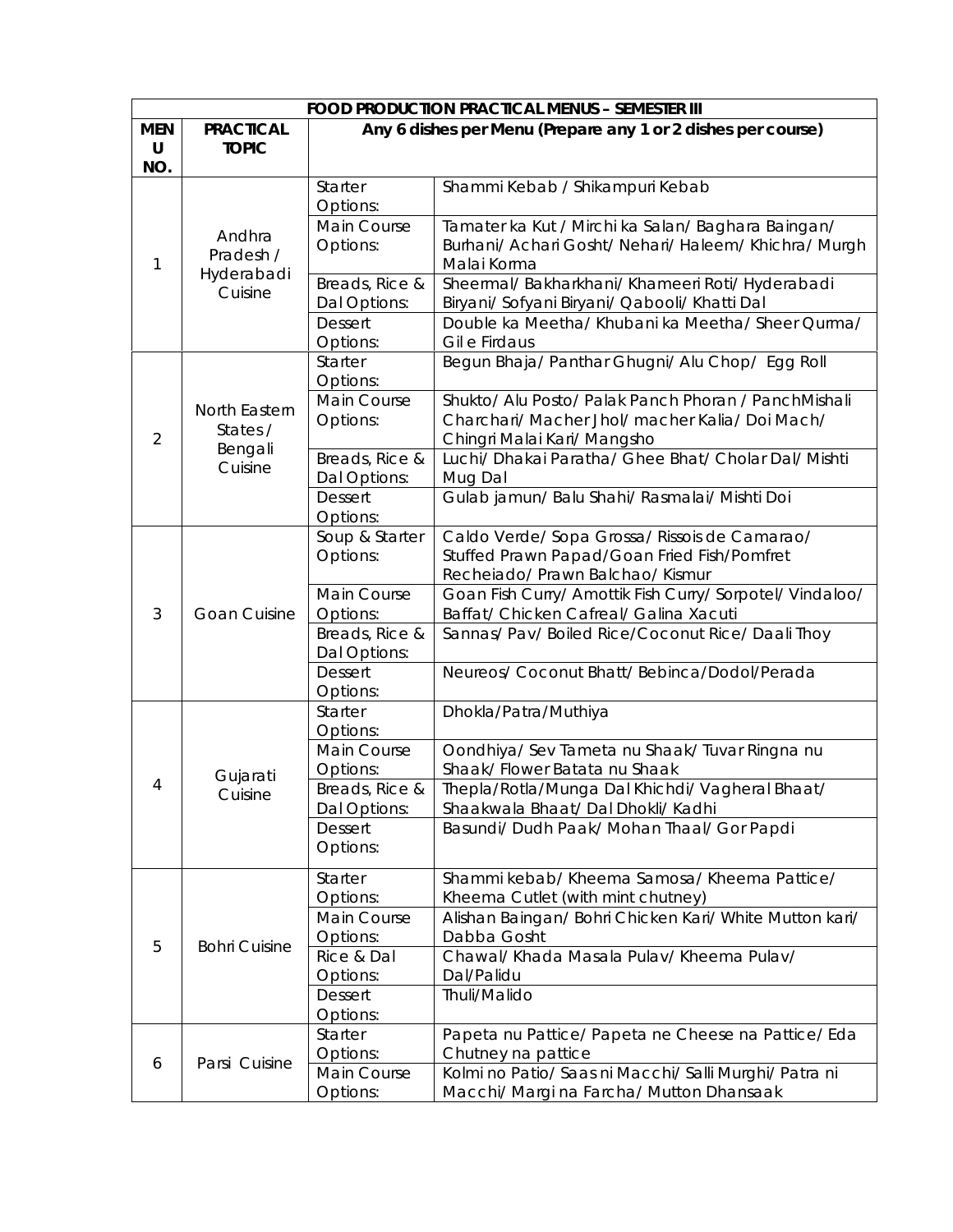|                        |                                  | Rice/Dal<br>Option:                                | Dhan (steam rice)/ Brown Rice/Dar                                                                                                                  |
|------------------------|----------------------------------|----------------------------------------------------|----------------------------------------------------------------------------------------------------------------------------------------------------|
|                        |                                  | <b>Dessert</b>                                     | Lagan nu Custard/Kopra Pak                                                                                                                         |
|                        |                                  | Options:                                           |                                                                                                                                                    |
| <b>MEN</b><br>U<br>NO. | <b>PRACTICAL</b><br><b>TOPIC</b> |                                                    | Any 6 dishes per Menu (Prepare any 1 or 2 dishes per course)                                                                                       |
|                        |                                  | Starter                                            | Alu Bonda                                                                                                                                          |
| $\overline{7}$         | Karnataka<br>Cuisine             | Option:<br>Main Course<br>Options:<br>Bread & Rice | Uppu Curry/ Chana Ghashi/ Upkari/ Koli Gassi/<br>Mangalorean Fish Curry<br>Jolada(Jwar Roti)/ Neer Dosa/ Bisi Bele Huliana                         |
|                        |                                  | Options:<br><b>Dessert</b><br>Options:             | Worne/ Chiroti                                                                                                                                     |
|                        |                                  | Starter<br>Options:                                | Seekh Kebab/ Shammi Kebab                                                                                                                          |
|                        | Kashmiri                         | Main Course<br>Options:                            | Dum Oluv/ Navratan Korma/ Dhaniwal Korma/ Mutton<br>Roganjosh/Gustaba/Rista                                                                        |
| 8                      | Cuisine                          | Breads &<br><b>Rice</b><br>Options:                | Khameeri Naan/ Khameeri Roti/ Kashmiri Pulav/ Yakhni<br>Pulav                                                                                      |
|                        |                                  | <b>Dessert</b><br>Options:                         | Phirni/ Zarda/Seb ki Kheer                                                                                                                         |
|                        | Kerala /<br>Malabari<br>Cuisine  | Main Course<br>Veg.<br>Options:                    | Drumstick Ullitheeyal/ Avial/ Olan/Kalan/Erussery                                                                                                  |
|                        |                                  | Main Course<br>Non veg.<br>Options:                | Meen Moilee/ Meen Curry/ Malabari Fish Curry/ Kozhi<br>Vartha Curry/ Mutton Kuruma/ Malabari Egg Curry                                             |
| 9                      |                                  | Breads, Rice<br>& Dal<br>Options:                  | Kerala Parotta/ Lime Rice/ Boiled Rice/ Nai Chor(Ghee<br>Bhat)/ Rassam/ Sambhar                                                                    |
|                        |                                  | <b>Dessert</b><br>Options:                         | Payasam                                                                                                                                            |
|                        |                                  | Starter &<br>Salad<br>Options:                     | Sabudana Wada/ Aluchi wadi/ Kothimbirwadi/Batata<br>Vada/Koshimbir/Khamang Kakdi                                                                   |
| 10                     | Maharashtrian<br>/ Malwani       | Main Course<br>Options:                            | Bharli Vangi/ Zhunka/ Kala Vatana Rassa/ Btatyachi<br>Bhaaji/ Kombdicha Rassa/ Kolhapuri Mutton/ Malvani<br>Kombdi                                 |
|                        | Cuisine                          | Breads, Rice<br>& Dal<br>Options:                  | Bhakri/ Chapati/ Thalipith/Puri/Masale Bhat/Tendli<br>Bhat/Varan/Amti/Dal Bhaji/Usal/Sol Kadhi                                                     |
|                        |                                  | <b>Dessert</b><br>Options:                         | Sheera/Shrikhand/Kheer/Besan Ladu/Puran Poli/<br>Modak                                                                                             |
| 11                     | Punjabi<br>Cuisine               | Starter &<br>Accompani<br>ment<br>Options:         | Dahi Bhalle/Paneer Pakoda/ Alu Tikki/ Tandoori Chicken/<br>Chicken Tikka/ Hara Bhara Kebab/ Alu Chat/ Alu Papdi<br>Chat/Boondi Raita/ Pudina Raita |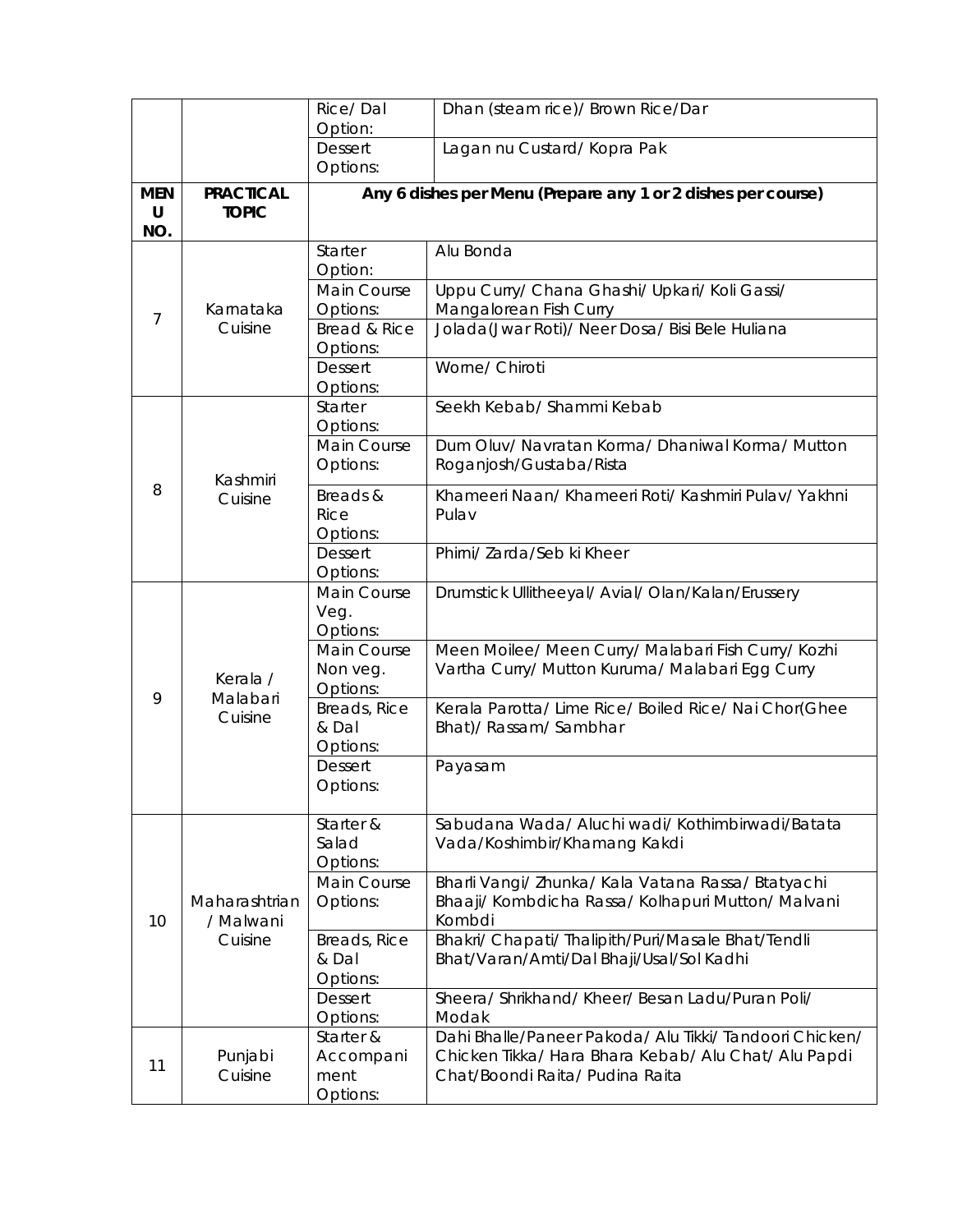|                             |                                          | Main Course<br>Options:                 | Matar Paneer/ Malai Kofta/ Sarson da Saag/ Baigan<br>Bharta/ Pindi Chole/ Rajmah/Murgh Makhani/ Palak<br>Gosht                                                                                                              |
|-----------------------------|------------------------------------------|-----------------------------------------|-----------------------------------------------------------------------------------------------------------------------------------------------------------------------------------------------------------------------------|
|                             |                                          | Breads, Rice<br>& Dal<br>Options:       | Makai di Roti/ Missi Roti/ Pudina Paratha/ Mooli Paratha/<br>Kulcha/ Bhatura/ Matar Pulav/ Jeera Rice/ Dal Makhani/<br>Dal Amritsari/ Punj Ratni Dal/ Punjabi Kadhi                                                         |
|                             |                                          | <b>Dessert</b><br>Options:              | Gajrela/ Rabri/Jalebi/Malpoora                                                                                                                                                                                              |
|                             |                                          |                                         | <b>FOOD PRODUCTION PRACTICAL MENUS - SEMESTER III</b>                                                                                                                                                                       |
| <b>MEN</b><br>$\cup$<br>NO. | <b>PRACTICAL</b><br><b>TOPIC</b>         |                                         | Any 6 dishes per Menu (Prepare any 1 or 2 dishes per course)                                                                                                                                                                |
|                             |                                          | Starter<br>Options:                     | Pyaz ki Kachori/ Matar ki Kachori                                                                                                                                                                                           |
|                             | Rajasthani<br>Cuisine                    | Main Course<br>Options:                 | Panchmel Subji/ Gatta Curry/ Ker Sangri/ Methi Mangodi<br>Subji/ Amrud ki Subji/Lal Maas/ Makai ka Soweta/ Maas ki<br>Kadhi                                                                                                 |
| 12                          |                                          | Breads, Rice &<br>Dal Options:          | Masala Tikadia/ Missi Roti/Moongdal paratha/ Hare<br>Matar ki Puri/ Bajre ki Roti/ Gatte ka Pulav/ Tej laung<br>Pulav/ Khichdi/Dal Banjari/Dal Churma/Rajasthani Kadhi                                                      |
|                             |                                          | <b>Dessert</b><br>Options:              | Moongdal Halwa/ Malpuva/ Churma Laddu/Rava dry<br>fruit Ghugra                                                                                                                                                              |
|                             | Tamilnadu/<br>Chettinad                  | Starter &<br>Accompanim<br>ent Options: | Chanadal Vada/Dosa/Pachadi/Coconut Chutney                                                                                                                                                                                  |
| 13                          |                                          | Main Course<br>Options:                 | Gundu Poriyal (baby potato poriyal)/ Beans Poriyal/<br>Khathrikai Kozambu (Brinjal Curry)/ Cauliflower Kootu/<br>Kari Kolambu (Mutton Curry)/ Kozi Mulagu Varuval<br>(Chicken Pepper Fry)/ Chicken Chettinad/ Nilgiri Korma |
|                             | Cuisine                                  | Rice & Dal<br>Options:                  | Puli Satham/ Thayar Satham/ Takali Satham/ Elamcha<br>Satham/ Ulli Sambhar/Koli Rasama (Chicken Rassam)                                                                                                                     |
|                             |                                          | <b>Dessert</b><br>Options:              | Payasam/Kesari                                                                                                                                                                                                              |
|                             |                                          | Starter<br>Options:                     | Pasanda Kebab/Galouti Kebab/ Chapli Kebab                                                                                                                                                                                   |
| 14                          | Uttar<br>Pradesh /<br>Lucknow<br>Cuisine | Main Course<br>Options:                 | Banarasi Alu/ Dhingri Dulma/ Paneer Pasanda/ Gosht<br>Korma/ Chandi Kaliyan                                                                                                                                                 |
|                             |                                          | Bread & Rice<br>Options:                | Tehri/ Laccha Paratha/ Kulcha/ Naan                                                                                                                                                                                         |
|                             |                                          | <b>Dessert</b><br>Options:              | Seviyan ka Muzaafar/ Anannas ka Muzaafar/ Shahi Tukra                                                                                                                                                                       |

Practical: - 4 hours / Week

Total Menus in Semester III: - Menus (14) + Exam Menu (1) = 15 Menus. Total Hours in Sem. III: - 15 Menus \* 4 hours = 60 Hours.

# **Scheme of Examination (Theory) (a) Internal assessment- 40 marks**

| Sr. No. | Evaluation type                       | Marks |
|---------|---------------------------------------|-------|
|         | Two assignments/ case study/ projects | 20    |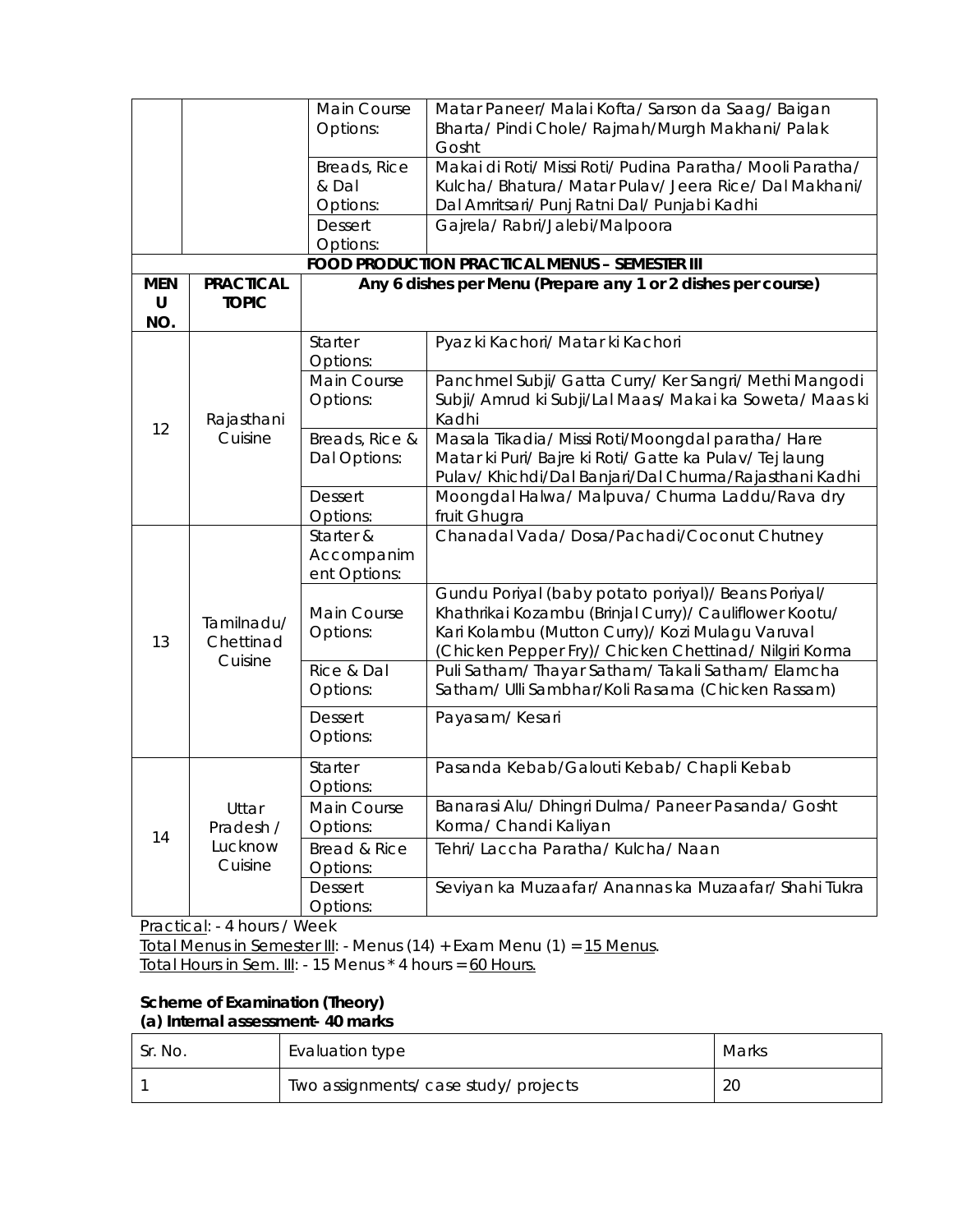| One class test (multiple choice questions objective)                                                                                                                 | 10 |
|----------------------------------------------------------------------------------------------------------------------------------------------------------------------|----|
| Active participation in routine class instructional<br>deliveries (case studies/ seminars/ presentation)                                                             | 05 |
| Overall conduct as a responsible student, manners,<br>skill, in articulation, leadership qualities demonstrated<br>through organizing co-curricular activities, etc. | 05 |
| Total                                                                                                                                                                | 40 |

# **(b) Semester end examination (Pattern of Question Paper):- Theory**

| Third Semester (Duration 2 hrs.) |       |                      |  |  |
|----------------------------------|-------|----------------------|--|--|
| Questions in Examination Paper   | Jnits | <b>Maximum Marks</b> |  |  |
|                                  |       | 15                   |  |  |
|                                  |       | 15                   |  |  |
|                                  |       | 15                   |  |  |
|                                  | 1,2,3 | 15                   |  |  |
| Total                            |       | 60                   |  |  |

- Question 1, 2 & 3 should be from topics mentioned in the table total 3 sub questions to be attempted of 5 marks each out of the choice of 4 sub questions.
- Question no. 4 should be of short answer type questions having six sub questions (2 from each unit) of 3 marks each. Total 5 questions are to be attempted.

# **Conduct of Practical Examination**

#### **(a) Internal assessment- 20 marks**

| $\ddot{\phantom{1}}$<br>Sr. No. | <b>Evaluation type</b> | <b>Marks</b> |
|---------------------------------|------------------------|--------------|
|                                 | Two best practical     | 10           |
|                                 | Journal                | 05           |
| Ő.                              | Viva                   | 05           |
| 4                               | Internal assessment    | 20           |

# **(b) Semester end assessment - 30 marks**

- Candidate will be given a menu comprising of 4 dishes.
- Indent sheet and plan of work sheet to be filled by the candidate of the menu he gets.
- He / she supposed to collect indents, prepare and present the dishes in the menu within stipulated time.
- Cleaning and securing equipments and working area is also to be done within stipulated time.

# Assessment will be done as follows –

| Journal | Indent Sheet<br>& plan of<br>work | Colour | Consistency | Taste | Texture | Viva-voce | Personal<br>Grooming,<br>Cleaning |
|---------|-----------------------------------|--------|-------------|-------|---------|-----------|-----------------------------------|
|         |                                   | 10     |             | 10    | 10      |           |                                   |

Marks obtained out of 80 shall be converted to out of 30 to the next integer for final calculation.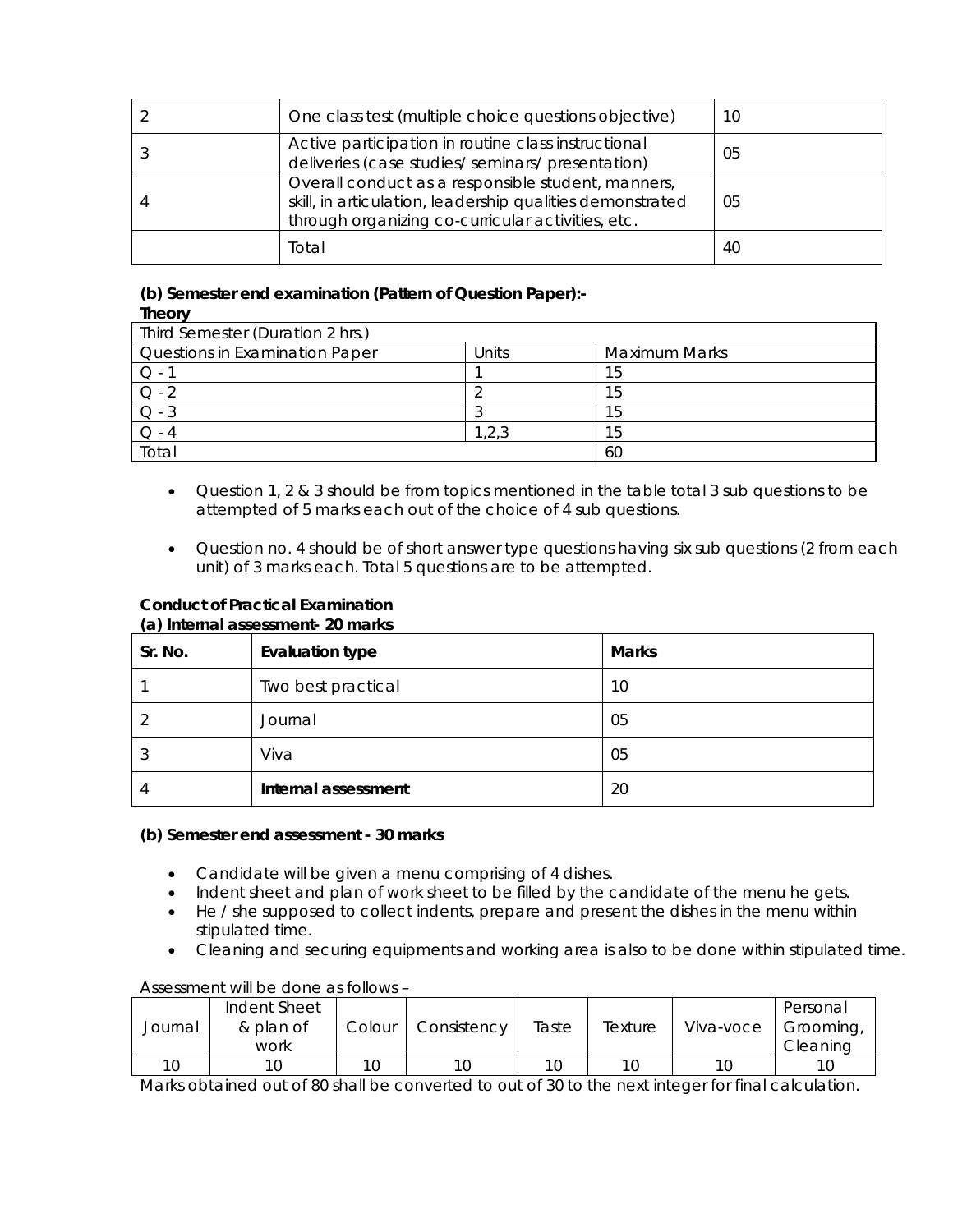| Name of the Programme            | Duration                       | Semester | Course/Cour<br>se Code                          |
|----------------------------------|--------------------------------|----------|-------------------------------------------------|
| <b>B.Sc. Hospitality Studies</b> | <b>Six Semesters</b>           | Ш        | Food &<br>Beverage<br>Service-<br>III(USHO 302) |
| Course Code                      | Title                          | Credits  |                                                 |
| <b>USHO302</b>                   | Food & Beverage<br>Service-III | $2 + 2$  |                                                 |

| For Course Per week 1 lecture/period is 60 minutes duration |        |           |  |  |
|-------------------------------------------------------------|--------|-----------|--|--|
|                                                             | Theorv | Practical |  |  |
| Actual Contact                                              |        |           |  |  |
| Credit                                                      |        |           |  |  |

# **Semester III – 15 weeks**

| <b>THEORY</b>   |                       |         |                          |                 |                | <b>PRACTICAL</b> |                |                        |
|-----------------|-----------------------|---------|--------------------------|-----------------|----------------|------------------|----------------|------------------------|
| Hours /<br>week | Total<br><b>Hours</b> | Credits | Total<br><b>Marks</b>    | Hours /<br>week | Total<br>Hours | Credits          | Total<br>Marks | Lecture +<br>Practical |
| 03              | 45                    | 02      | $\overline{\phantom{m}}$ | 04              | 60             | 02               |                | 04                     |

# **OBJECTIVES:**

At the end of semester III :-

- Describe the duties and responsibilities of beverage service staff members, and summarize techniques and procedures for responsibly selling and serving cocktails, beer, and wine.
- Understanding the production process of Beer, Wine and Spirits.
- Making of cocktails with use of ingredients such as liqueurs and bitters.

# **FOOD & BEVERAGE SERVICE SEMESTER – III (THEORY)**

# **Contents of syllabus for USHO 302**

| UNIT . | <b>TOPICS</b>                                                                                                                                                                                                                                                                | <b>TOTAL</b><br>NO. OF<br><b>HOURS</b> |
|--------|------------------------------------------------------------------------------------------------------------------------------------------------------------------------------------------------------------------------------------------------------------------------------|----------------------------------------|
|        | <b>ALCOHOLIC BEVERAGES</b><br>Definition, history of Alcoholic Beverages & classification.<br>a.<br>Benefits and harmful effects of alcohol.<br>h                                                                                                                            | 02                                     |
|        |                                                                                                                                                                                                                                                                              |                                        |
|        | <b>WINES</b><br>1.1 Definition & history of wines.<br>1.2 Types of Wines:<br>Still (red, white & rose), sparkling/Champagne, Fortified<br>(sherry, port, Madeira, marsala & malaga), Aromatized<br>wines (Vermouth).<br>1.3 Methods of production, Still (red, white, rose). | 13                                     |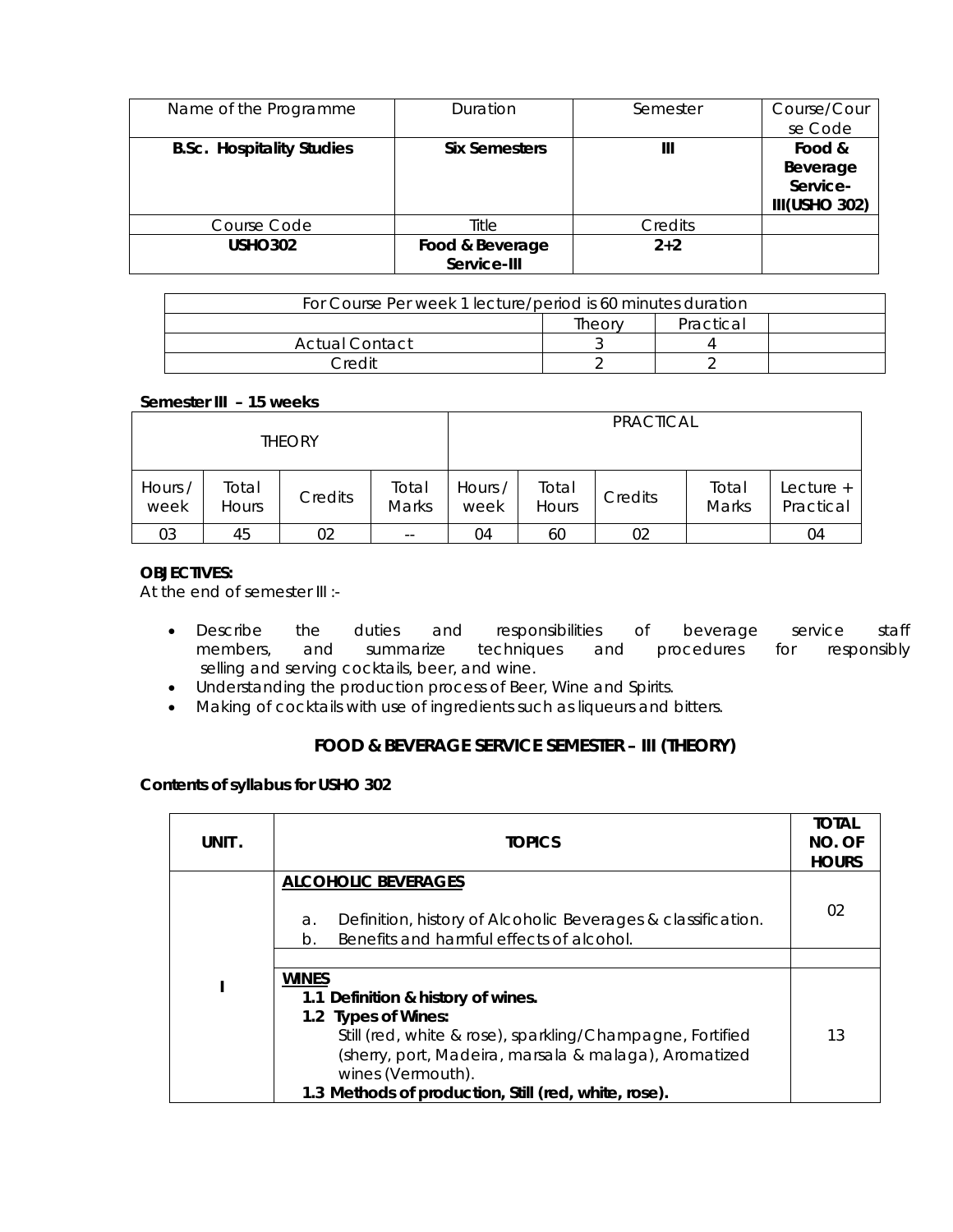|    | a) Viticulture<br>(Wine calendar, terroir, vine species, grape varieties &<br>diseases).<br>b) Vinification<br>(Manufacturing process, elements of wine & faults in<br>wines).<br>c) Champagne & Sparkling Wines.<br>(History, districts, grape varieties, Methode<br>Champenoise, cuvee close, transfer method, charmat &<br>impregnation, Names & bottle sizes).<br>d) Fortified Wines (Production & types).<br>1) Sherry (Solera system)<br>2) Port<br>3) Madeira (estufagen)<br>4) Marsala<br>5) Malaga<br>e) Aromatised wines (Definition & types) |    |
|----|---------------------------------------------------------------------------------------------------------------------------------------------------------------------------------------------------------------------------------------------------------------------------------------------------------------------------------------------------------------------------------------------------------------------------------------------------------------------------------------------------------------------------------------------------------|----|
|    | 1.1 Wine producing countries of the world<br>(Regions, Wine laws, labels & shippers).<br>a) Old world wine producing countries (France, Italy, Germany,<br>Spain & Portugal).<br>b) New World wine producing countries (Australia, New Zealand,<br>South Africa, U.S.A. & India).<br>1.2 Wine tasting, Storage & Service<br>1.3 Food and wine Harmony.                                                                                                                                                                                                  | 07 |
| Ш. | 1.4 BEER & OTHER FERMENTED BEVERAGES<br>a) Definition, History & Brewing process.<br>(Components of beer, top fermentation, bottom fermentation)<br>b) Types of Beer, Storage & Service<br>(Lager, Pilsner, Draught, Ale, Stout, Porter, Ice, Lambic &<br>Smoked).<br>c) Other fermented beverages (Cider, Perry, Mead, Sake &<br>Toddy).                                                                                                                                                                                                               | 03 |
|    | 1.5 SPIRITS<br>a) Introduction and definition<br>b) Pot and patent still method of production.<br>1.6 History, Production, types & Brand names (national &<br>International)                                                                                                                                                                                                                                                                                                                                                                            | 05 |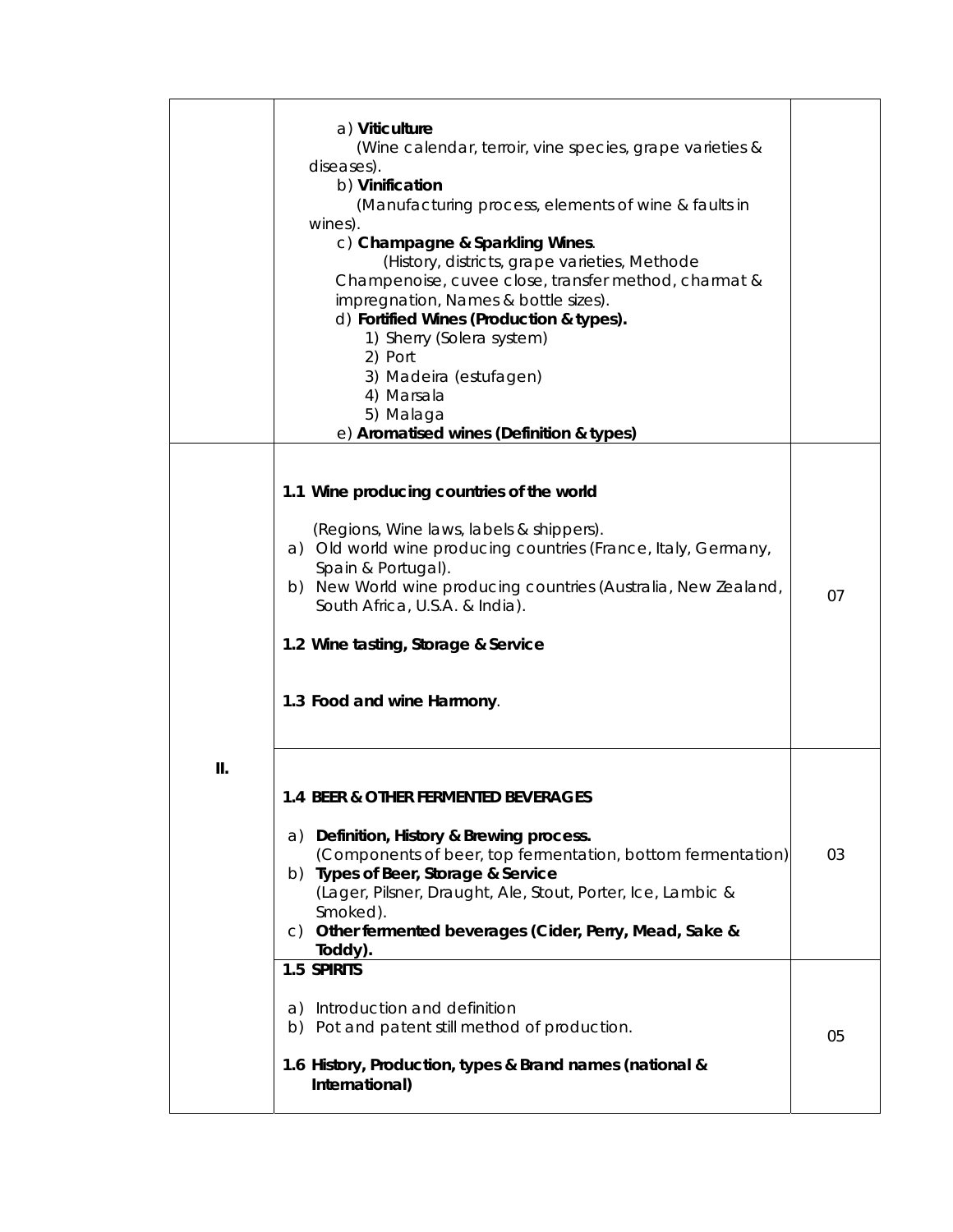|      | a) Whisky (Scotch, American, Canadian, Irish & Japanese)                                                                 |    |
|------|--------------------------------------------------------------------------------------------------------------------------|----|
|      | b) Rum (White, Gold, Dark & Flavoured)                                                                                   |    |
|      | c) Brandy (Cognac, Armagnac & Fruit)                                                                                     |    |
|      | d) Gin                                                                                                                   |    |
|      | e) Vodka, flavoured vodka                                                                                                |    |
|      | Tequila & Mezcal<br>f)                                                                                                   |    |
|      | 1.1 Alcoholic Strength : Proof, GL, Sykes, U.S., British (OIML)                                                          |    |
|      | 1.2 Other Spirits (Aquavit, schnapps, Pastis, ouzo, arrack)                                                              |    |
|      | <b>1.3 LIQUEURS</b>                                                                                                      |    |
|      | Introduction, definition, classification & production of liqueurs                                                        |    |
|      |                                                                                                                          |    |
|      | a) Different types of liqueurs: Base, Flavours, Country of origin.<br>b) Brand names of liqueurs (Generic & Proprietary) | 03 |
|      | <b>3.4 APERITIFS &amp; BITTERS</b>                                                                                       |    |
|      |                                                                                                                          |    |
|      | a) Definition                                                                                                            | 01 |
|      | b) Brand names                                                                                                           |    |
|      | 3.5 COCKTAILS & MIXED DRINKS                                                                                             |    |
|      |                                                                                                                          |    |
|      | a) Introduction, History & Definition<br>b) Bar Equipment. (glassware, fixed & movable equipment)                        |    |
|      | c) Methods of Mixing Cocktails. (Stirred, Shaken, Built-                                                                 |    |
|      | up/Layered, Blended & Muddled)                                                                                           |    |
|      | d) Styles of Cocktails (Collins, cobblers, coolers, crustas, cups,                                                       |    |
|      | e) daisies, eggnogs, flips, frappes, fixes, fizzes, Highball, juleps,                                                    |    |
| III. | Pick-me-ups, pousse café, smashes, sours, swizzles &<br>f)                                                               |    |
|      | toddies).                                                                                                                |    |
|      | g) Rules to be observed while making cocktails.                                                                          |    |
|      | Recipes of classic & exotic cocktails.                                                                                   |    |
|      | a) Whisky: (Godfather, Manhattan, Mint Julep, Whisky Sour &<br>Rusty Nail)                                               | 09 |
|      | b) Rum: (Daiquiri, Planters Punch, Mai-Tai, Mojito &                                                                     |    |
|      | Pinacolada)<br>Brandy: (Between The Sheets, Grasshopper, Sidecar,<br>C)                                                  |    |
|      | Brandy Alexander & B&B)                                                                                                  |    |
|      | Gin: (Martini, Gimlet, Tom Collins, Singapore Sling & Pink<br>d)                                                         |    |
|      | Lady)                                                                                                                    |    |
|      | Vodka: (Bloody Mary, Screw Driver, Harvey's Wallbanger,<br>e)                                                            |    |
|      | Blue Lagoon & Black Russian)                                                                                             |    |
|      | Tequila & Mezcal: (Bloody Maria, Long Island Iced tea,<br>f)                                                             |    |
|      | Marguerita, Spanish fly, Tequila Sunrise).                                                                               |    |
|      | Wine, Sparkling Wine & Beer:<br>G)                                                                                       |    |
|      | (Shandy, Sangria, Buck's Fizz, Kir Royale & Black Velvet)<br>3.6 Mocktails                                               |    |
|      | (fruit punch, Shirley temple, Virgin Pinacolada, Virgin Mary,                                                            |    |
|      | Flavoured Iced tea)                                                                                                      |    |
|      | <b>TOTAL THEORY HOURS</b>                                                                                                | 45 |
|      |                                                                                                                          |    |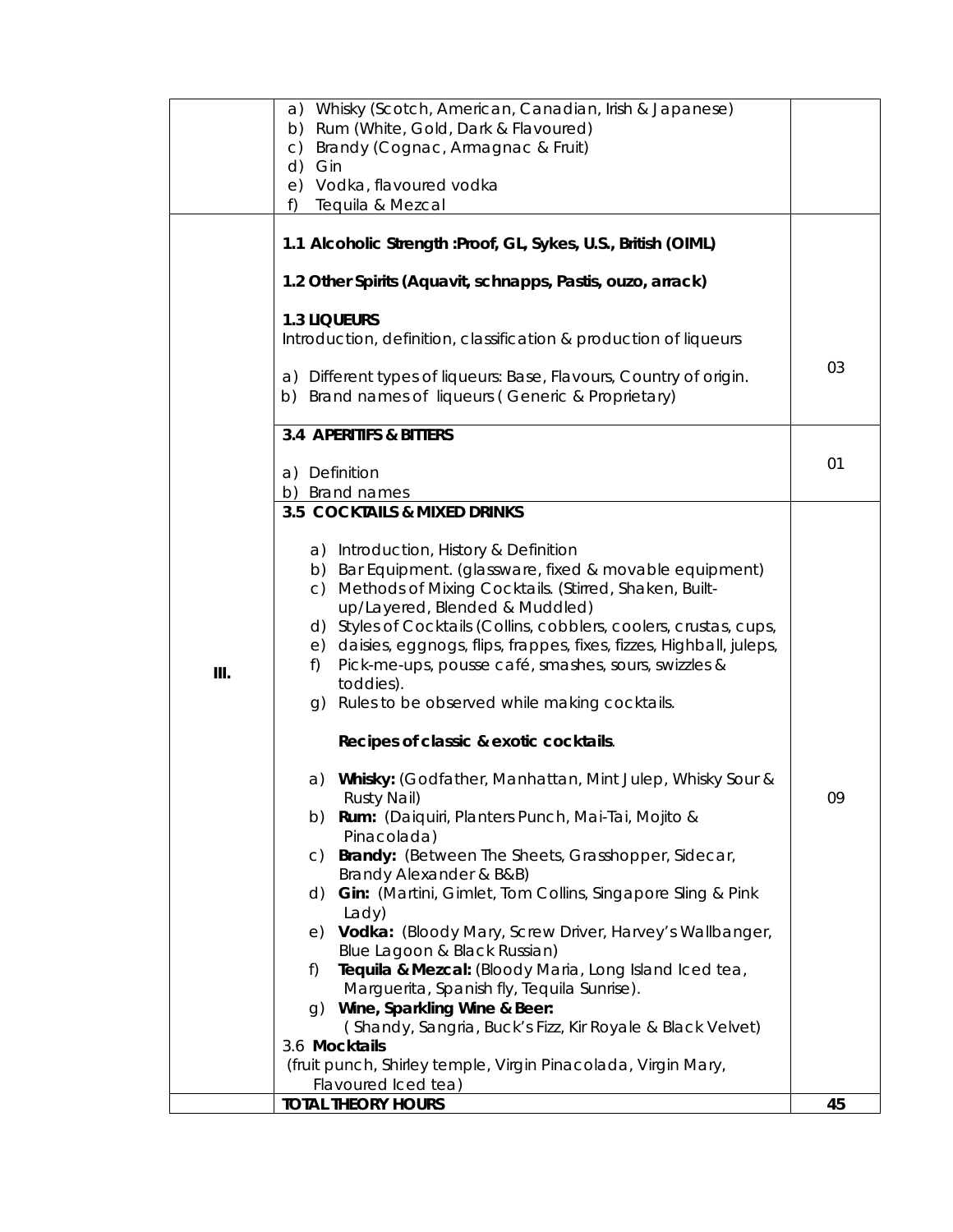# **FOOD & BEVERAGE SERVICE SEMESTER – III (ASSIGNMENTS)**

All students should be given individual assignments. Out of the following given options each student needs to work on any two.

| SR. No.          | <b>TOPIC FOR ASSIGNMENTS</b>                                                                                                                     | <b>MARKS</b> |
|------------------|--------------------------------------------------------------------------------------------------------------------------------------------------|--------------|
|                  |                                                                                                                                                  |              |
| 1.               | Collecting wine labels of different wine producing<br>countries and explain any one in detail.                                                   |              |
|                  |                                                                                                                                                  |              |
| 2.               | Identifying International and Indian brands of Spirits.                                                                                          |              |
|                  |                                                                                                                                                  |              |
| 3.               | Identifying International and Indian brands of Beer.                                                                                             |              |
|                  |                                                                                                                                                  |              |
| $\overline{4}$ . | Explore any two innovative cocktails according to<br>different methods of making cocktails. (Built up / Stirred /<br>Shaken / Blended / Muddled) |              |
|                  |                                                                                                                                                  |              |
| 5.               | Visit to Vineyard.                                                                                                                               |              |

# **FOOD & BEVERAGE SERVICE SEMESTER – III (PRACTICAL)**

| SR.<br>NO.     | <b>PRACTICALS</b>                                                                                                                              | <b>HOURS</b> |
|----------------|------------------------------------------------------------------------------------------------------------------------------------------------|--------------|
| 1              | <b>ALCOHOLIC BEVERAGES</b><br>Attributes of a bar personnel<br>Bar equipment, cutlery & glassware<br>Table setup of TDH menu with wine glasses | 06           |
| 2              | <b>WINE PRACTICE</b><br>Procedure of Service of white, rose & red (old & young) wines.<br>(Temperature of service / Glassware).                | 04           |
| 3              | Procedure of Service of Champagne & fortified/aromatized wines.<br>(Temperature of service / Glassware).                                       | 03           |
| 4              | Wine tasting                                                                                                                                   | 04           |
| 5              | Menu compilation (5, 6, 7 courses) with appropriate wine and their<br>services.<br>(French classical, English & Indian)                        | 16           |
| 6              | <b>BEER &amp; OTHER FERMENTED BEVERAGES</b><br>Procedure of Service of Beer: Temperature of service / type of<br>glassware,                    | 03           |
| $\overline{7}$ | Service of bottled, canned beer & draught beer.                                                                                                | 02           |
| 8              | <b>SPIRITS</b><br>Service of Liquors: Whisky, Brandy & Rum                                                                                     | 02           |
| 9              | Service of Liquors: Vodka, Gin & Tequila                                                                                                       | 02           |
| 10             | Service of Liquors: Other spirits (Aquavit, Schnapps, Pastis, Ouzo, Arrack                                                                     | 02           |
| 11             | <b>LIQUEURS</b><br>Service of Liqueur: Temperature of service / type of glassware.                                                             | 01           |
| 12             | <b>APERITIFS &amp; BITTERS</b><br>Service of Aperitifs: Temperature of service / type of glassware                                             | 01           |
| 13             | <b>COCKTAILS &amp; MIXED DRINKS</b>                                                                                                            | 12           |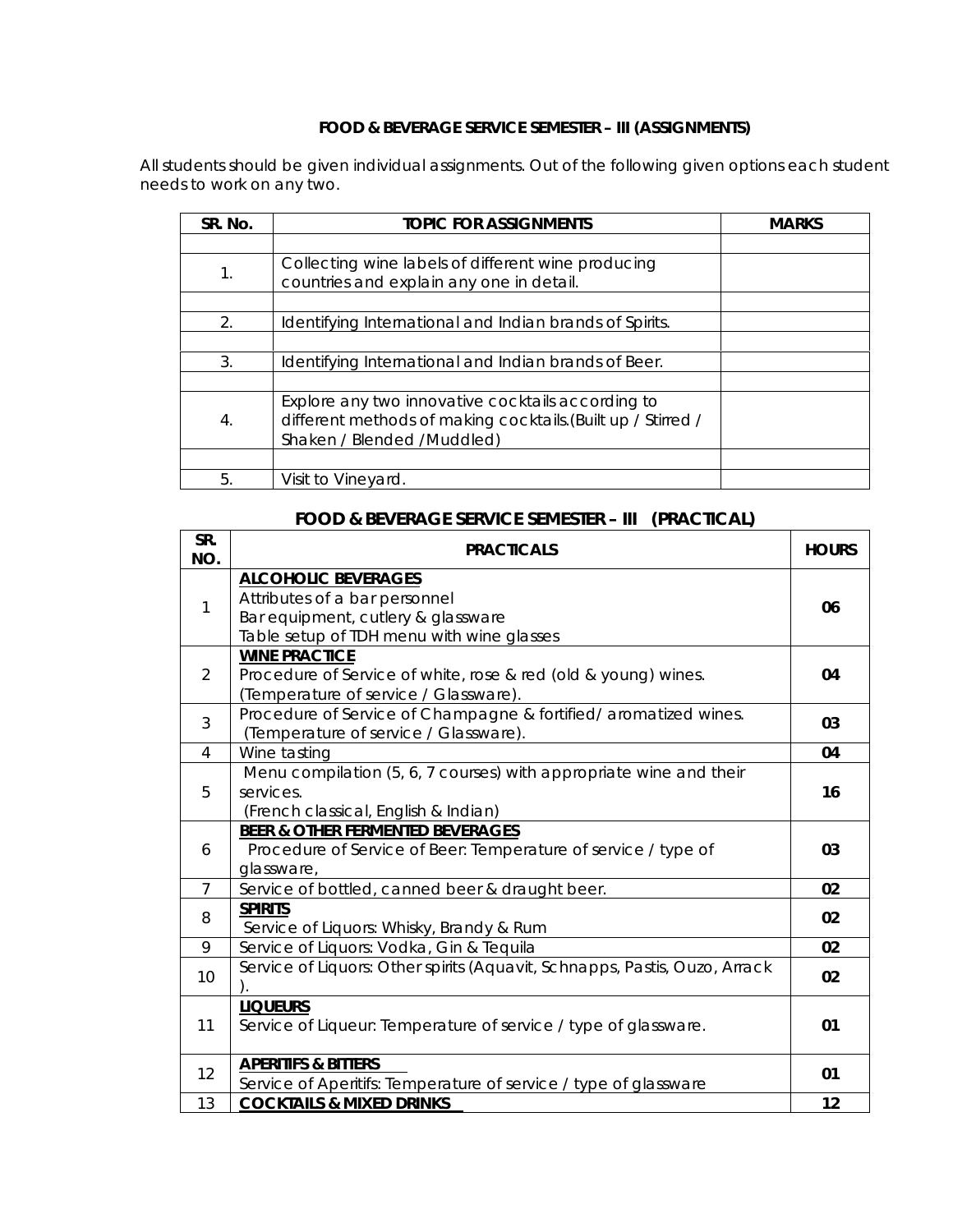| <b>PRACTICE:</b> Procedure of Service & Preparation of Cocktails. |    |
|-------------------------------------------------------------------|----|
| (Stirred, Shaken, Built-up/Layered, Blended & Muddled)            |    |
| Procedure of Service & Preparation of Mocktails.                  | 02 |
| TOTAL PRACTICAL HOURS                                             | 60 |

# **(b) Semester end assessment - 30 marks**

- A candidate will be given a menu to compile and laying table for it.
- Assessment will be done as follows

| Journal | Groomina | Service of Alcoholic<br><b>Beverages</b> | Menu<br>Planning | Cover<br>lavino | Viva -<br>voce |
|---------|----------|------------------------------------------|------------------|-----------------|----------------|
| 10      |          |                                          |                  |                 | 10             |
|         |          |                                          |                  |                 |                |

• Marks obtained out of 60 shall be converted to out of 30 to the next integer for final calculation.

#### **REFERENCE BOOKS:-**

•Dennis Lillicrap, John Cousins and Robert Smith- Food and Beverage Service

•Larousse Christopher Foulkes- Encyclopedia of Wines-

- •Roy Hayter Food And Drink Service Levels 1 And 2
- •Greg Dempsey- The Perfect Cocktail-
- •Joanna, Simon- Wine With Food- Simon & Schuster
- •Dave Broom- Handbook of Whiskey
- •Shatbi Basu- The can't go wrong Cocktail book
- •Brian Glover- The world encyclopedia of Beer
- •Tom Stevenson- Champagnes and Sparkling Wines guide
- •Vijay Dhawan- Food and Beverage Service

# **FRONT OFFICE SEMESTER – III (THEORY)**

| Name of the Programme               | Duration                | Semester | Course/Course           |
|-------------------------------------|-------------------------|----------|-------------------------|
|                                     |                         |          | Code                    |
| <b>B.Sc. in Hospitality Studies</b> | <b>Six Semesters</b>    |          | <b>FRONT OFFICE III</b> |
|                                     |                         |          | (USHO 303)              |
| Course Code                         | Title                   | Credits  |                         |
| <b>USHO303</b>                      | <b>FRONT OFFICE-III</b> |          |                         |

| For Course Per week 1 lecture/period is 60 minutes duration |        |           |
|-------------------------------------------------------------|--------|-----------|
|                                                             | Theory | Practical |
| Actual Contact                                              |        | $- -$     |
| Credit                                                      |        | $ -$      |

#### **Semester III – 15 weeks**

| Hours / week | <b>Total Hours</b> | Credits |
|--------------|--------------------|---------|
|              |                    |         |

#### **OBJECTIVES:**

At the end of semester III:- The student is expected to possess knowledge and skills with respect to handling Group Reservations, Assigning Rooms, Check-in, Cashiering and Security Systems.

#### **Contents of syllabus for USHO 303**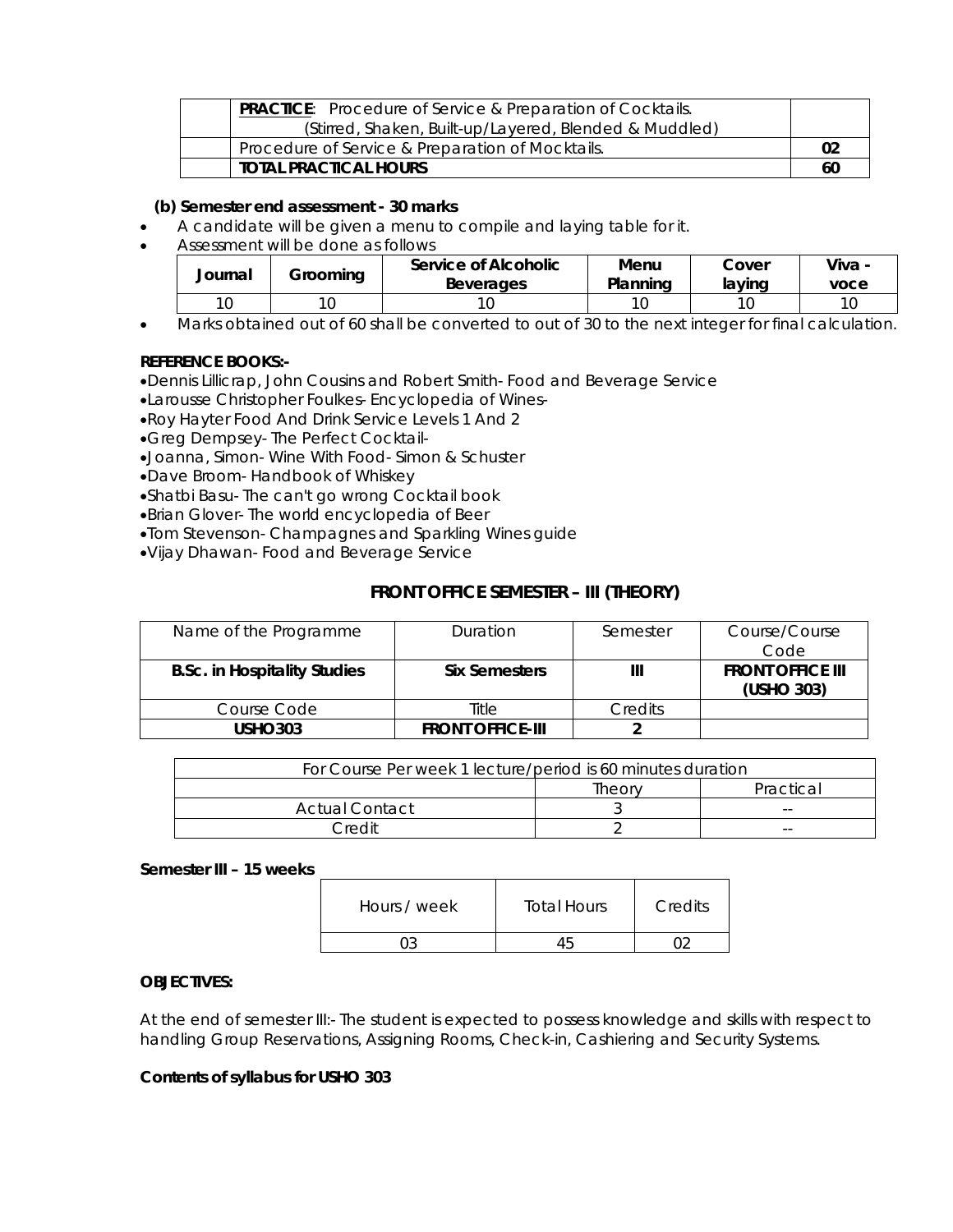| UNIT NO. | <b>TOPICS</b>                                                                                                                                                                                                                                                                                                                                                                                                                                                                   | <b>TOTAL NO.</b><br>OF HOURS |
|----------|---------------------------------------------------------------------------------------------------------------------------------------------------------------------------------------------------------------------------------------------------------------------------------------------------------------------------------------------------------------------------------------------------------------------------------------------------------------------------------|------------------------------|
| ı        | Advanced Guest Cycle (Reservation, Assigning Rooms,<br>Check-in)<br>Group (Tourist/Conference/Convention)<br>Crew (Airline-Layovers/ Cruise lines/ Cargo)<br><b>Regular Guests</b><br>Special Attention Guests (Handle With Care, Single<br>ladies, unaccompanied children, Sr. Citizens,<br>Disabled Guest)                                                                                                                                                                    | 15                           |
|          | <b>ROOM CHANGE PROCEDURES</b><br>By Hotel (Upgrade/Up sell)<br>By Guest (Discrepancy/Personal Preference)                                                                                                                                                                                                                                                                                                                                                                       |                              |
| Ш.       | <b>HANDLING OF COMPLAINTS</b><br>Types of Complaints(Service related/Attitudinal/<br>Mechanical/ Unusual complaints)<br>Guidelines to handle complaints<br>FRONT OFFICE ACCOUNTING SYSTEM AND SETTLEMENT<br><b>Guest and Non Guest Folio</b><br>$\bullet$<br><b>Types of Folio</b><br>$\bullet$<br><b>Types of Vouchers</b><br>City Ledger<br><b>Billing Procedure instruction</b><br>Methods of settlement (Cash/CC-Direct currency<br>converter/ BTC/ TAV/ PSO/ COMP Voucher) | 15                           |
| III.     | <b>SECURITY SYSTEMS IN HOTELS</b><br>Fire Alarm Systems<br><b>Burglar Alarm Systems</b><br>$\bullet$<br><b>Electronic Locking Systems</b><br><b>TERMINOLOGY</b>                                                                                                                                                                                                                                                                                                                 | 15                           |
|          | <b>TOTAL THEORY HOURS</b>                                                                                                                                                                                                                                                                                                                                                                                                                                                       | 45                           |

# **REFERENCE BOOKS:-**

| Name of the book                       | Author                                                | Publisher                         | Place of<br>Publication |
|----------------------------------------|-------------------------------------------------------|-----------------------------------|-------------------------|
| Jatashankar Tiwari                     | Front Office Management                               | <b>Oxford University</b><br>Press | New Delhi               |
| Andrews, Sudhir                        | Hotel Front Office Training<br>Manual                 | The Tata M'cGraw<br>Hill          | New Delhi               |
| Kasavana, Michael &<br>Brooks, Richard | Managing Front Office<br>Operations                   | <b>AHMA</b>                       | <b>USA</b>              |
| Baker & Bradley                        | Principles of Hotel front<br><b>Office Operations</b> | Cassell                           | London                  |
| Deveau, insley &<br>deveav, Patricia   | Front Office Management<br>and Operations (2)         | Prentice Hall                     | <b>NEW JERSEY</b>       |
| Bullied, An Ritchie,                   | Reception                                             | <b>Stanley Thornes</b>            | london                  |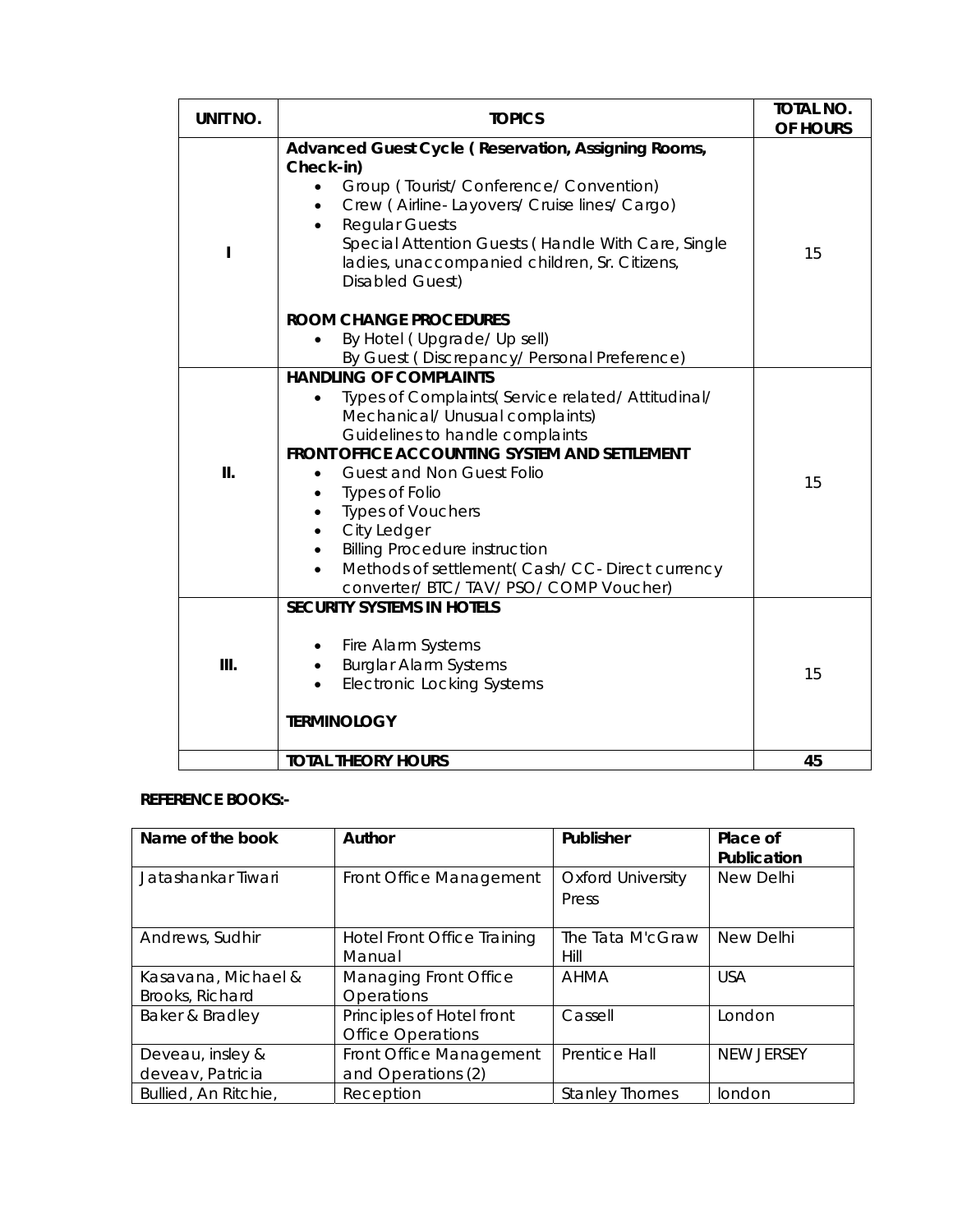| Caroline                           |                                                         |                                    |            |
|------------------------------------|---------------------------------------------------------|------------------------------------|------------|
| Chakravarti, B.K.                  | Front Office Management<br>In Hotel                     | <b>BNS Publishers</b>              | New Delhi  |
| Braham, Bruce                      | <b>Hotel Front Office</b>                               | Hutchinson                         | London     |
| Ford, Robert & Heaton,<br>Cherrill | Managing the guest<br>Experience                        | Delmar Publishers                  | London     |
| Bardi, James                       | <b>Hotel Front office</b><br>Management                 | John wiley & sons                  | new Jersey |
| Huyton Jeremy & Baker<br>Sue       | Case Studies in Rooms<br>Operations and<br>Management   | <b>Hospitality Press P</b><br>Ltd. | Melbourne  |
| Bhatnagar S.K.                     | Front office Management                                 | Frank Bros & Co.                   | New delhi  |
| Andrews, Sudhir                    | <b>Hotel Front Office Training</b><br>Manual(latest ed) | The Tata M'cGraw<br>Hill           | New delhi  |
| Chakravarti B.K.                   | Front Office Management<br>in Hotel                     | <b>CBS Publisher</b>               | New Delhi  |
| Chakravarti B.K.                   | Concept of Front Office<br>Management                   | <b>APH Publishing</b>              | New Delhi  |
|                                    | India(Tourist Guide)                                    | Lonely Planet                      |            |

| Name of the Programme               | Duration             | Semester | Course/Course<br>Code      |
|-------------------------------------|----------------------|----------|----------------------------|
| <b>B.Sc. in Hospitality Studies</b> | <b>Six Semesters</b> |          | Housekeeping<br>(USHO 304) |
| Course Code                         | Title                | Credits  |                            |
| <b>USHO304</b>                      | Housekeeping-III     |          |                            |

| For Course Per week 1 lecture/period is 60 minutes duration |  |       |  |  |
|-------------------------------------------------------------|--|-------|--|--|
| Practical<br>Theory                                         |  |       |  |  |
| Actual Contact                                              |  | $- -$ |  |  |
| ∩rAdit<br>$- -$                                             |  |       |  |  |

# **Semester III – 15 weeks Semester I – 15 weeks**

| <b>THEORY</b> |                    |         |                    |
|---------------|--------------------|---------|--------------------|
| Hours / week  | <b>Total Hours</b> | Credits | <b>Total Marks</b> |
| 03            | 45                 | ∩∩      |                    |

# **HOUSEKEEPING SEMESTER – III (THEORY)**

# **OBJECTIVES:**

At the end of semester III :-

• The student will be able to explain various operational procedures and formats pertaining to linen, uniforms, and laundry.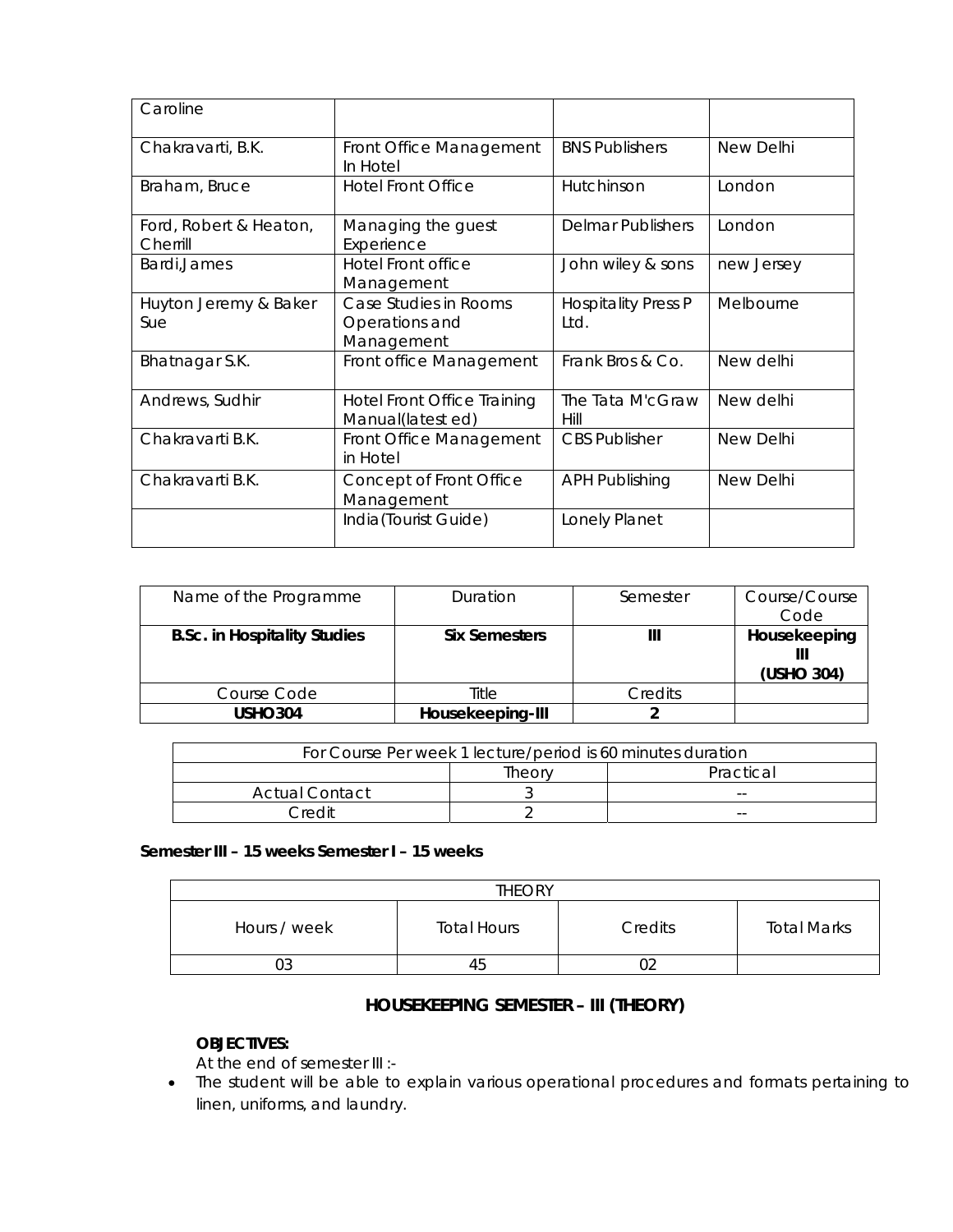- The student will be able to create formats and design layouts of linen room, uniform room and laundry.
- The student will be able to create Flower Arrangements for various occasions and locations.
- The student will be able to plan and implement décor for special occasions.

# **Contents of syllabus for USHO 304**

| <b>UNIT</b><br>NO. | <b>TOPICS</b>                                                                                                                                                                                                                                                                                                                                                                                                                                                                         | <b>TOTAL NO.</b><br>OF HOURS |
|--------------------|---------------------------------------------------------------------------------------------------------------------------------------------------------------------------------------------------------------------------------------------------------------------------------------------------------------------------------------------------------------------------------------------------------------------------------------------------------------------------------------|------------------------------|
|                    | 1. LINEN ROOM OPERATIONS                                                                                                                                                                                                                                                                                                                                                                                                                                                              |                              |
| I.                 | 1.1 Introduction, classification and sizes of linen<br>1.2 Selection criteria for linen<br>1.3 Calculation of linen requirement - Par stock<br>1.4 Purchase of linen<br>1.5 Layout and equipment in linen room<br>1.6 Activities in linen room<br>1.7 Linen control<br>1.7.1<br>Linen exchange procedure<br>Inventory control - Procedures and records<br>1.7.2<br>1.7.3<br>Recycling of condemned linen<br>1.8 Linen hire<br>1.9 Glossary                                            | 10                           |
|                    | 2. FORMATS<br>2.1 Linen Exchange Slip<br>2.2 Purchase Index Card<br>2.3 Linen Replenishment Slip<br>2.4 Master Inventory Sheet - Linen/Uniforms/F&B Linen<br>2.5 Floor Inventory Sheet<br>2.6 Stock Register<br>2.7 Linen Discard Sheet<br>2.8 Lost Linen Record<br>2.9 Laundry List                                                                                                                                                                                                  | 05                           |
|                    | 1. UNIFORM AND SEWING ROOM<br>1.1 Importance of uniforms<br>1.2<br>Designing of uniform, Selection criteria (Functional &<br>Aesthetic)<br>1.3 Layout of uniform room<br>1.4 Issuing and exchange of uniforms<br>1.5 Storage of uniforms<br>1.6 Importance and activities of sewing room                                                                                                                                                                                              | 05                           |
| Ш                  | <b>2. LAUNDRY OPERATIONS</b><br>Introduction to laundry operations<br>2.1<br>2.2<br>Types of laundries - Commercial / In house (OPL)<br>2.3<br>Advantages and Disadvantages of OPL<br>2.4<br>Laundry agents<br>2.5<br>Laundry equipments<br>Layout of laundry<br>2.6<br>Laundry process - On Premises and Off Premises<br>2.7<br>2.7.1 Wash cycle<br>2.7.2 Coordination between laundry and linen room<br>Stain removal methods<br>2.8<br>Dry cleaning - Chemicals and Process<br>2.9 | 10                           |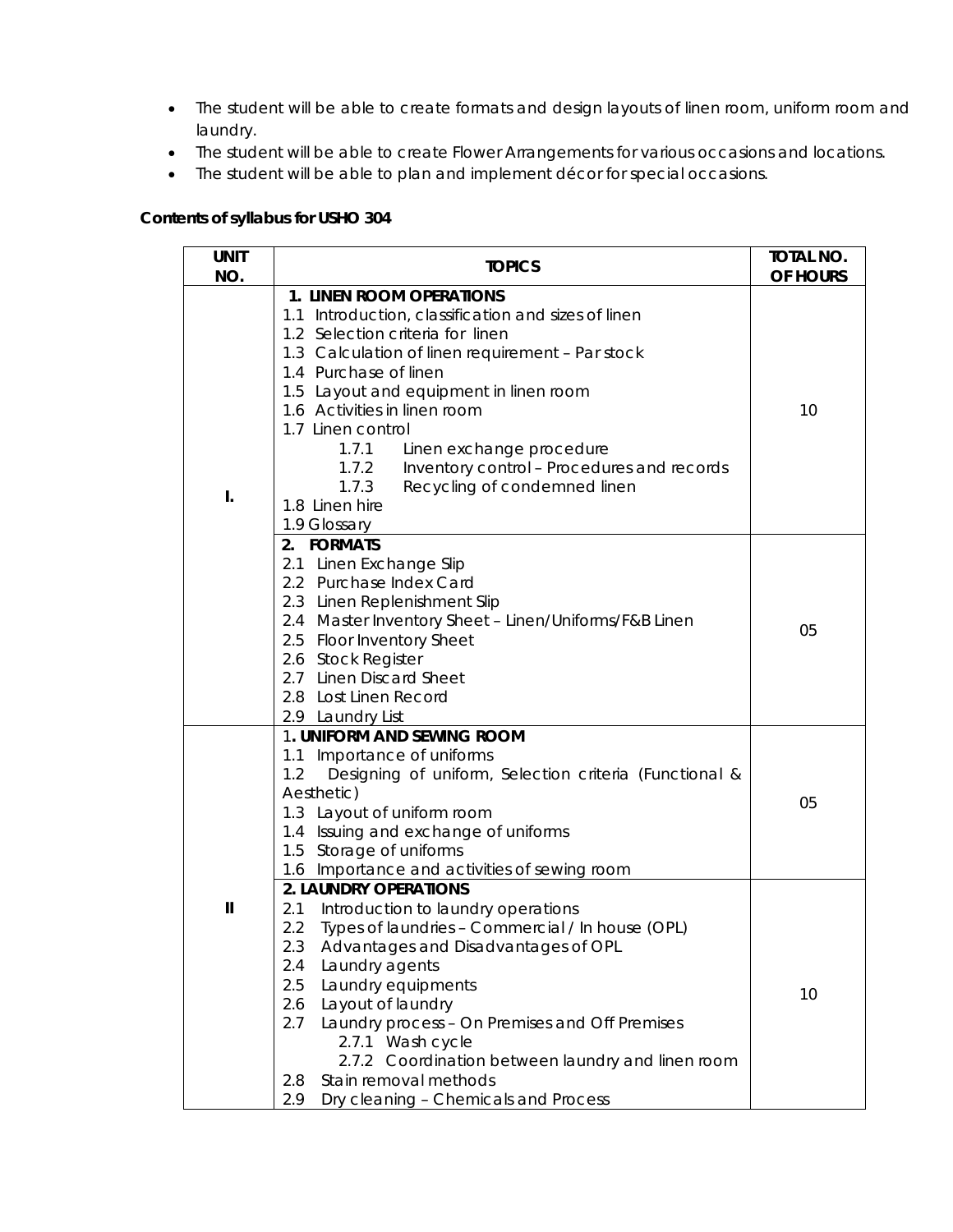|   | 2.10 Handling Guest Laundry/Valet Service                   |    |
|---|-------------------------------------------------------------|----|
|   | 2.11 Glossary                                               |    |
|   | <b>1. FLOWER ARRANGEMENT</b>                                |    |
|   | 1.1 Introduction to Flower Arrangement                      |    |
|   | Flower arrangement materials - Flowers, Fillers, and<br>1.2 |    |
|   | equipments, tools, accessories                              |    |
|   | 1.3 Selection, care and conditioning of plant material      | 10 |
| Ш | styles of flower arrangements - Western, Free style,<br>1.4 |    |
|   | Abstract, Oriental (Ikebana)                                |    |
|   | 1.5 Principles of Western flower arrangement                |    |
|   | 1.6 Glossary                                                |    |
|   | 2. ERGONOMICS IN HOUSEKEEPING                               | 05 |
|   | <b>TOTAL THEORY HOURS</b>                                   | 45 |

# **HOUSEKEEPING SEMESTER - III (ASSIGNMENTS)**

Out of the following given options each student needs to work on both.

| SR. No.        | <b>TOPIC FOR ASSIGNMENTS</b>                                                                                                                                                                                                          | <b>MARKS</b> |
|----------------|---------------------------------------------------------------------------------------------------------------------------------------------------------------------------------------------------------------------------------------|--------------|
|                |                                                                                                                                                                                                                                       |              |
| $\mathbf{1}$ . | Uniform designing<br>OR<br>Flower arrangement -<br>Rates of flowers, different types of flowers and foliage.<br>Significance of flowers used for various occasions such as<br>baby shower, wedding, religious function, festivals etc | 10           |
| 2.             | (students need to work on any 4 occasions)<br>Special decorations for different Theme Events (Group<br>assignment) as per<br>Planning<br>Costing<br>Purchasing<br>Implementing                                                        | 10           |

# **Reference**

- 1 Hotel Housekeeping Operations and Management G. Raghubalan & Smritee Raghubalan -Oxford University Press.
- 2 Housekeeping Operations, Design and Management Malini Singh & Jaya B. George Jaico Publications.
- 3 Housekeeping Management Margaret Kappa, Aleta Nitschken, Patricia B. Schappert A.H. & L.A.
- 4 Textiles Fiber to Fabric Bernard P. Corbman Library of congress category
- 5 Stain Removal Stephanie Zia Bounty Books
- 6 Professional Management of Housekeeping Operations Thomas J. A. Jones John Wiley & Sons
- 7 Flower Arranging Joyce Rogers Paul Hamlyn London
- 8 Textile and Laundry in Hotel Industry Dr. D.K.Agrawal Aman Publications
- 9 The Art of Flower Arranging Ian Hall & Sarah Waterkeyn Smithmark Publications
- 10 Creative Flower Arranging Tamaris Ryan Tiger Books International, London
- 11 The World of Flower Arranging Barbara Pearce Optimum Books
- 12 Flower Arrangement. Expert :- Dr. D G Hessayon British Library , Tranworld Publishers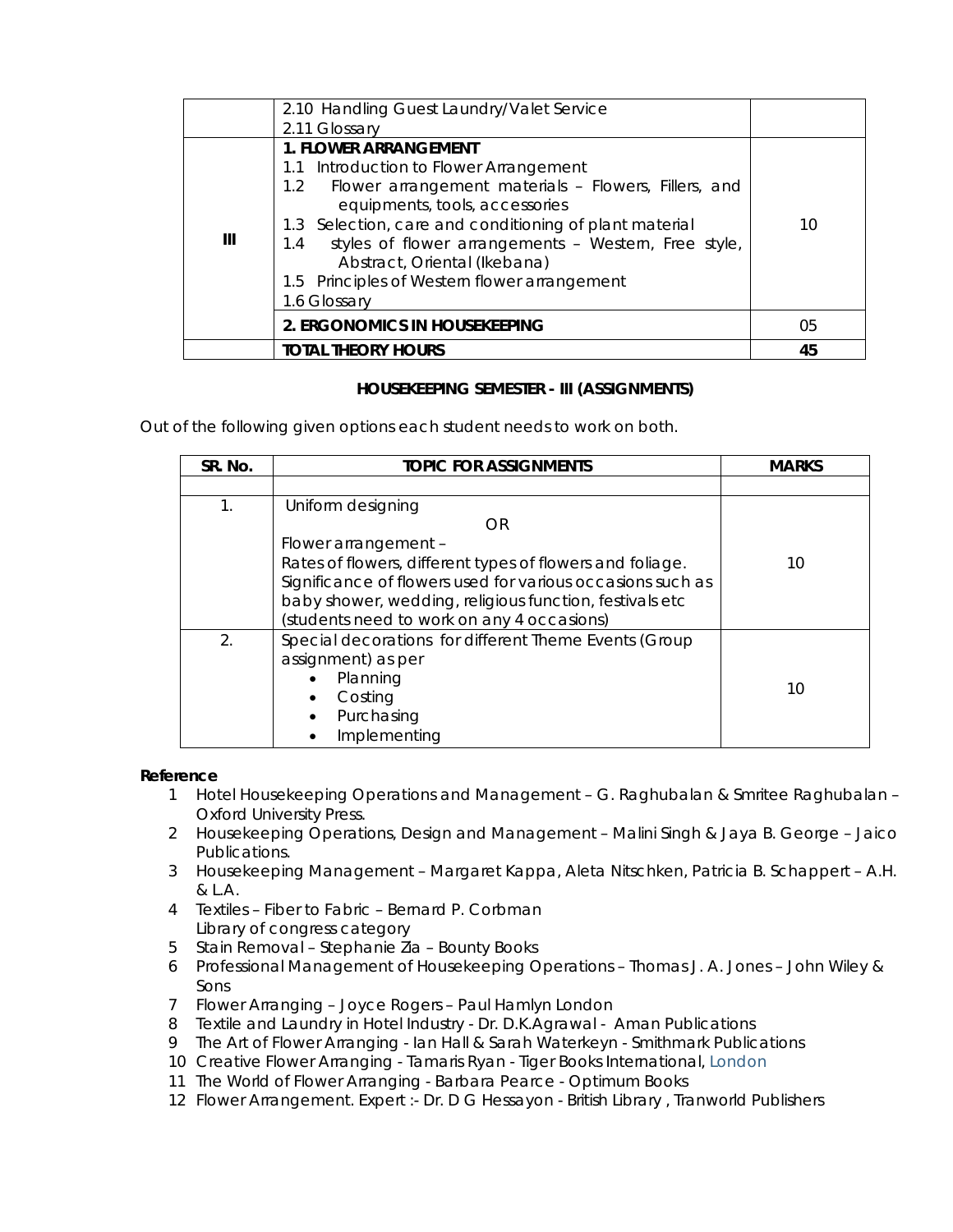| Name of the Programme               | Duration                                               | Semester | Course/Course<br>Code                                                   |
|-------------------------------------|--------------------------------------------------------|----------|-------------------------------------------------------------------------|
| <b>B.Sc. in Hospitality Studies</b> | <b>Six Semesters</b>                                   | Ш        | <b>Rooms Division</b><br>Management -III<br>Practical<br><b>USHO305</b> |
| Course Code                         | Title                                                  | Credits  |                                                                         |
| <b>USHO305</b>                      | <b>Rooms Division</b><br>Management -<br>Practical-III |          |                                                                         |

| For Course Per week 1 lecture/period is 60 minutes duration |       |  |  |  |  |
|-------------------------------------------------------------|-------|--|--|--|--|
| Practical<br>Theorv                                         |       |  |  |  |  |
| <b>Actual Contact</b>                                       | $ -$  |  |  |  |  |
| Credit                                                      | $- -$ |  |  |  |  |

# **Semester III – 15 weeks**

| <b>THEORY</b>          |                       |         |                |               | PRACTICAL          |         |                    |
|------------------------|-----------------------|---------|----------------|---------------|--------------------|---------|--------------------|
| Hours $\prime$<br>week | Total<br><b>Hours</b> | Credits | Total<br>Marks | Hours<br>week | Total<br>Hour<br>c | Credits | <b>Total Marks</b> |
| $- -$                  | $- -$                 | $- -$   | $- -$          | 4             | 60                 | 02      | $- -$              |

# **ROOMS DIVISION MANAGEMENT –III (PRACTICAL)**

# **Contents of syllabus for USHO 305**

# **FRONT OFFICE PRACTICAL- III**

# **Note: Formats to be taken from MIS and to be practised in Front office Practicals.**

| Sr.           | Topic                                                             | Hr |
|---------------|-------------------------------------------------------------------|----|
|               | SELECTION OF THE FRONT OFFICE MANAGEMENT SYSTEM                   | 5  |
|               | Software - Shawmans Property Management System-Amadeus.           |    |
|               | Fidelio                                                           |    |
| $\mathcal{P}$ | ROOM MANAGEMENT SOFTWARE                                          | 5  |
|               | Room Inventory, Room Status availability                          |    |
| 3             | <b>REGISTRATION</b>                                               | 5  |
|               | Reservation/ Guest data (profile) GHC, Reports /self check-in     |    |
| 4             | <b>POSTING</b>                                                    | 5  |
|               | Paid Out/ Miscellaneous Voucher, Telephone, Display Folio (bill), |    |
|               | Reports                                                           |    |
| 5             | <b>CALL ACCOUNTING</b>                                            | 5  |
|               | Guest Information/ Employee Information/ Post Charges/ Messages/  |    |
|               | <b>Wake Calls</b>                                                 |    |
| 6             | <b>CHECK OUT</b>                                                  | 5  |
|               | Folio / Adjustment/ Cashier/ Back Office Guest History            |    |

# **HOUSEKEEPING (PRACTICAL) –III**

| SR. NO. |                             | <b>HOURS</b>  |   |
|---------|-----------------------------|---------------|---|
|         | <b>STAIN REMOVAL</b><br>'nk | Oil<br>grease | ັ |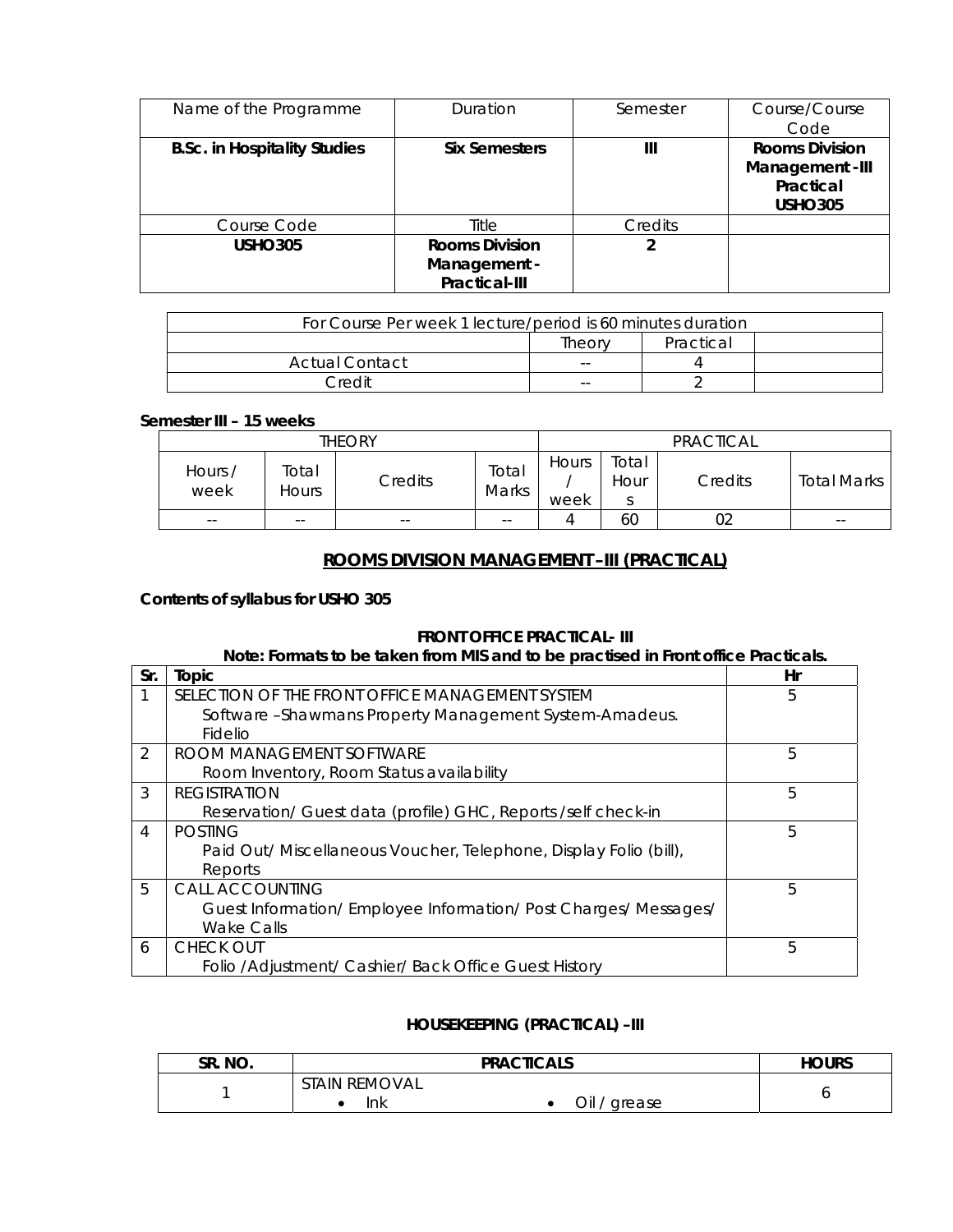|   | Tea/Coffee<br>Chewing gum<br>$\bullet$<br>Hair dye<br>Juice<br>$\bullet$<br>$\bullet$<br>Henna/Mehendi<br>Lipstick/nail polish<br>Blood/Chocolate<br>Curry<br>$\bullet$<br>Urine/Vomit<br>Shoe polish<br>$\bullet$<br>$\bullet$ |    |
|---|---------------------------------------------------------------------------------------------------------------------------------------------------------------------------------------------------------------------------------|----|
| 2 | <b>FLOWER ARRANGEMENT</b><br>Ikebana/Western/Free style<br>Demo<br>individual (any one)<br>$\bullet$                                                                                                                            | 10 |
| 3 | <b>IRONING</b>                                                                                                                                                                                                                  | 4  |
| 4 | <b>VARIOUS STITCHES</b><br>Straight/Running stitch<br>Hemming<br>Button and buttonhole<br>Hook and eye<br>$\bullet$                                                                                                             | 4  |
| 5 | <b>UNIFORM DESIGNING</b>                                                                                                                                                                                                        | 6  |
|   | <b>TOTAL PRACTICAL HOURS</b>                                                                                                                                                                                                    | 30 |

# **Conduct of Practical Examination**

#### **(a) Internal assessment- 20 marks**

| Sr. No. | Evaluation type    | Marks |
|---------|--------------------|-------|
|         | Two best practical | 10    |
|         | Journal            | 05    |
|         | Viva               | 05    |
|         |                    | 20    |

# **(b) Semester end assessment - 30 marks**

- A candidate will be given a 2 activities bed making and polishing or special cleaning of any surface or area
- Assessment will be done as follows

| Journal | Groomina                  | Work sheet | $\gamma$ ne<br>Activity     | Two<br><b>CHIVITY</b> | Viva-Voce |
|---------|---------------------------|------------|-----------------------------|-----------------------|-----------|
| $\sim$  |                           |            |                             |                       |           |
|         | $\cdots$<br>$\sim$ $\sim$ |            | $\sim$ $\sim$ $\sim$ $\sim$ |                       |           |

• Marks obtained out of 60 shall be converted to out of 30 to the next integer for final calculation.

| Name of the Programme              | Duration                                                        | Semester | Course/Course Code                                    |
|------------------------------------|-----------------------------------------------------------------|----------|-------------------------------------------------------|
| <b>B.Sc.</b> (Hospitality Studies) | <b>Six Semesters</b>                                            | Ш        | <b>HOTEL ACCOUNTANCY &amp;</b><br><b>COST CONTROL</b> |
|                                    |                                                                 |          | (USHO 306)                                            |
| Course Code                        | Title                                                           | Credits  |                                                       |
| <b>USHO 306</b>                    | <b>HOTEL</b><br><b>ACCOUNTANCY &amp;</b><br><b>COST CONTROL</b> |          |                                                       |

| For Course Per week 1 lecture/period is 60 minutes duration |  |    |  |  |  |
|-------------------------------------------------------------|--|----|--|--|--|
| Practical<br>Theorv                                         |  |    |  |  |  |
| Actual Contact                                              |  | -- |  |  |  |
| Credit                                                      |  |    |  |  |  |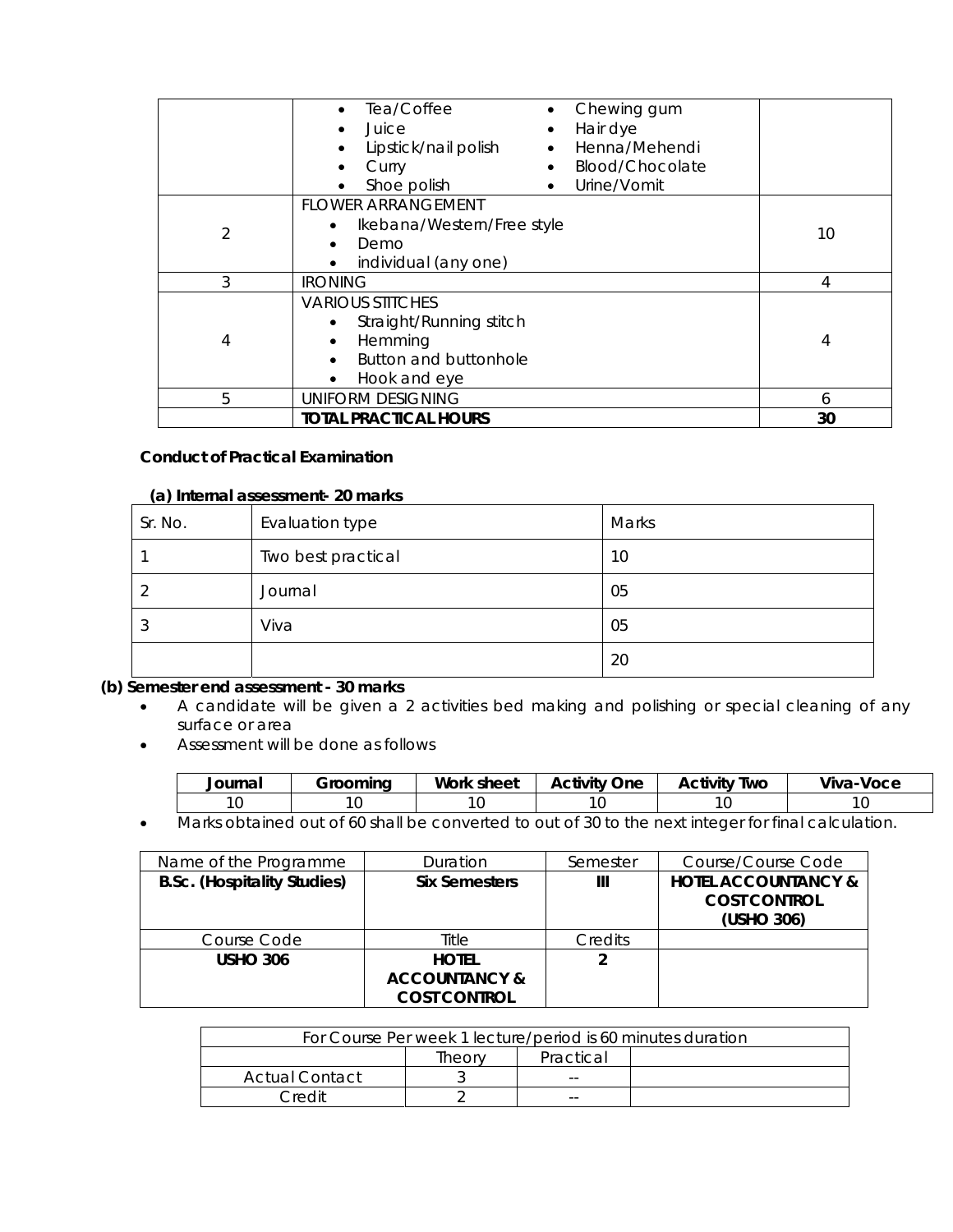Semester III – 15 weeks

| <b>THEORY</b> |                    |         |                    |  |  |  |
|---------------|--------------------|---------|--------------------|--|--|--|
| Hours / week  | <b>Total Hours</b> | Credits | <b>Total Marks</b> |  |  |  |
|               | 45                 |         |                    |  |  |  |

# **HOTEL ACCOUNTANCY & COST CONTROL**

# **Contents of syllabus for USHO 306**

# **SEMESTER – III**

| Sr. | Topic                                                                      | Hr             | Marks |
|-----|----------------------------------------------------------------------------|----------------|-------|
|     | Unit - I                                                                   | 12             |       |
|     | 1. Company Accounts                                                        |                |       |
|     | Preparation of Company Final Accounts ie. Trading Account,                 |                |       |
|     | Profit & Loss Accounts, Profit & Loss Appropriation Account &              |                |       |
|     | Balance Sheet with adjustments in accordance with Provisions               |                |       |
|     | of the Companies Act.                                                      |                |       |
|     | Practical Problems in horizontal format<br>$\bullet$                       |                |       |
|     | Adjustment-<br>$\bullet$                                                   |                |       |
|     | 1. Closing stock                                                           |                |       |
|     | 2.<br>$O/S$ exp                                                            |                |       |
|     | 3.<br>Prepaid exp                                                          |                |       |
|     | Depreciation<br>4.                                                         |                |       |
|     | Prov. For tax<br>5.                                                        |                |       |
|     | <b>Bad debts</b><br>6.                                                     |                |       |
|     | Trans to Res.<br>7.                                                        |                |       |
|     | 8.<br>Prop. Div.                                                           |                |       |
|     | 2. Allowances & Visitors Paid outs:                                        | 3              |       |
|     | What are Allowances & Visitors Paid outs?                                  |                |       |
|     | Difference between Discounts & Allowances.<br>$\bullet$                    |                |       |
|     | Formats of Allowance & Visitors paid outs.<br>$\bullet$                    |                |       |
|     | Unit - II                                                                  | $\overline{7}$ |       |
|     | The Guest Weekly Bill & Visitors Tabular Ledger<br>1.                      |                |       |
|     | Importance, Purpose, layout & format of Guest weekly Bill &<br>$\bullet$   |                |       |
|     | Visitors Tabular ledger.                                                   |                |       |
|     | Practical Problems on Guest weekly bill                                    |                |       |
|     | 2. Uniform System of Accounting for Lodging Industry                       | 8              |       |
|     | Importance, uses & approach<br>$\bullet$                                   |                |       |
|     | Income statement as per uniform system of accounts in lodging<br>$\bullet$ |                |       |
|     | industry - scheduler - Rooms, F & B, laundry dept only.                    |                |       |
|     | <b>Practical Problems</b>                                                  |                |       |
|     | Unit - III                                                                 | 4              |       |
|     | 1. Internal Audit, Statutory Audit & Night Audit                           |                |       |
|     | Introduction to Internal Audit & Statutory Audit<br>$\bullet$              |                |       |
|     | Distinction between Internal Audit & Statutory Audit<br>$\bullet$          |                |       |
|     | Importance, Purpose & advantages of Night Audit & daily<br>$\bullet$       |                |       |
|     | Revenue Report.                                                            |                |       |
|     | Functions & Duties of Night Auditor                                        |                |       |
|     | 2. Food & Beverage Cost Control:                                           | $\overline{4}$ |       |
|     | Steps in Food & Beverage Control: Purchasing, Receiving, Storing,          |                |       |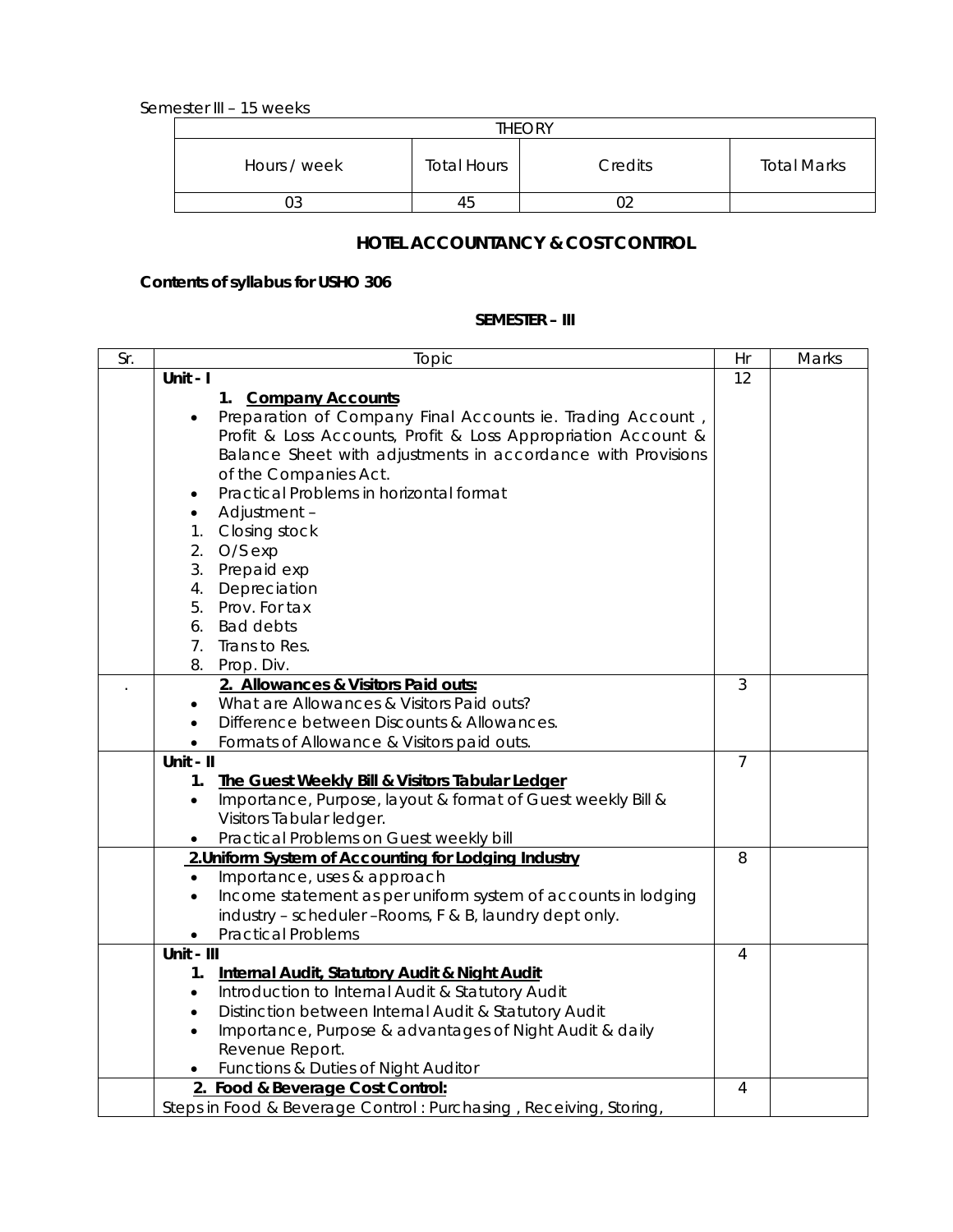| Issuing, Preparing & Selling.                                           |  |
|-------------------------------------------------------------------------|--|
| Formats of Purchase Requisition, Purchase order, Delivery Challan, Bin- |  |
| card, K.O.T, K.O.T Analysis, Restaurant Bill, Food cost Report          |  |
| 3. Standard Costing & Variance Analysis                                 |  |
| Advantages & Limitations of Standard Costing<br>$\bullet$               |  |
| Variance Analysis<br>$\bullet$                                          |  |
| • Material Variances: Material Cost Variance, Material Price            |  |
| variance & Material Usage (quantity variance)                           |  |
| • Labour Variances - Labour cost variance, Labour Rate variance         |  |
| & Labour Efficiency variance.                                           |  |
| • Practical Problems                                                    |  |

# **HOSPITALITY LAW & HUMAN RESOURCE MANAGEMENT SEMESTER – III (THEORY)**

| Name of the Programme              | Duration                                                                   | Semester | Course/Course<br>Code                                                                    |
|------------------------------------|----------------------------------------------------------------------------|----------|------------------------------------------------------------------------------------------|
| <b>B.Sc.</b> (Hospitality Studies) | <b>Six Semesters</b>                                                       | Ш        | <b>HOSPITALITY LAW &amp;</b><br><b>HUMAN RESOURCE</b><br><b>MANAGEMENT</b><br>(USHO 307) |
| Course Code                        | Title                                                                      | Credits  |                                                                                          |
| <b>USHO 307</b>                    | <b>HOSPITALITY LAW &amp;</b><br><b>HUMAN RESOURCE</b><br><b>MANAGEMENT</b> | 2        |                                                                                          |

| For Course Per week 1 lecture/period is 60 minutes duration |        |           |  |  |
|-------------------------------------------------------------|--------|-----------|--|--|
|                                                             | Theorv | Practical |  |  |
| Actual Contact                                              |        | $- -$     |  |  |
| Credit                                                      |        | $- -$     |  |  |

Semester III– 15 weeks Semester I – 15 weeks

| <b>THEORY</b> |                    |         |                    |  |
|---------------|--------------------|---------|--------------------|--|
| Hours / week  | <b>Total Hours</b> | Credits | <b>Total Marks</b> |  |
| U3            | 45                 |         |                    |  |

**Contents of syllabus for USHO 307** 

**Semester III– 15 weeks** 

| UNIT NO. | <b>TOPICS</b>                                                                                                                                                                      | TOTAL NO.<br>OF HOURS |
|----------|------------------------------------------------------------------------------------------------------------------------------------------------------------------------------------|-----------------------|
|          | 1. SOURCES OF LAW<br>Definition: Law<br>11<br>Sources of Indian Law<br>12<br>Preamble to the Indian Constitution<br>1.3<br><b>Fundamental Rights and Fundamental Duties</b><br>1.4 | 01                    |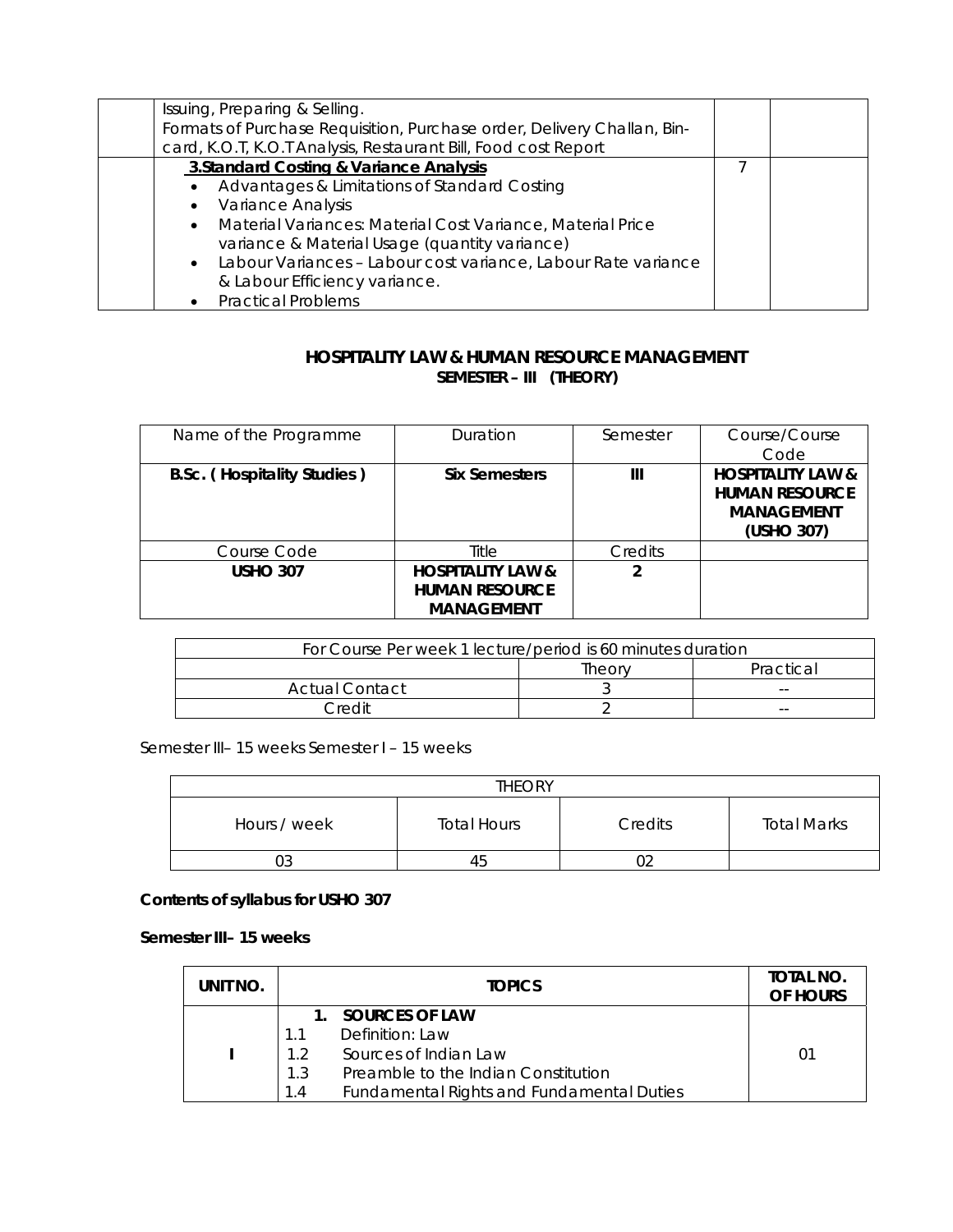| 2.<br><b>LAW OF CONTRACT</b>                                   |    |
|----------------------------------------------------------------|----|
| 2.1<br>Definition: Contract.                                   |    |
| 2.2<br>Difference between Agreement and Contract               | 02 |
| 2.3<br><b>Essentials of Valid Contract.</b>                    |    |
| 2.4<br>Contract of Indemnity and Contract of Guarantee.        |    |
| <b>LAW OF AGENCY</b><br>3.                                     |    |
| 3.1<br>Definition: Agency, Agent and Principal.                | 01 |
| 3.2<br>Rights and Duties of Principal and Agent                |    |
| 4. LAW OF BAILMENT                                             |    |
| Definition and Nature of Bailment.<br>4.1                      | 01 |
| 4.2<br>Rights and Duties of the Bailor and Bailee.             |    |
| 5. CONSUMER PROTECTION ACT                                     |    |
| 5.1 Objectives of the Act,                                     | 01 |
| 5.2 Definition: Consumer, Goods/Service, Consumer              |    |
| Complaint, Consumer Dispute, Deficiency, Defect                |    |
| 6. PREVENTION OF FOOD ADULTERATION ACT                         |    |
| 6.1 Definition: Food, Adulterant, Adulteration, Misbranding    |    |
| and Label                                                      | 02 |
| 6.2 Food Inspector - Powers and Duties                         |    |
| 6.3 Procedure to be followed by Food Inspectors                |    |
| 7. INDUSTRIAL DISPUTES ACT                                     |    |
| 7.1 Objectives and Applicability                               |    |
| 7.2 Definition: Industry, Workmen, Industrial Dispute, Strike, | 03 |
| Layoff, Lockout, Closure, Misconduct                           |    |
| 7.3 Causes and Effects of Industrial Dispute                   |    |
| 7.4 Kinds of Punishments: Minor and Major                      |    |
| 8. INDUSTRIAL EMPLOYMENT (STANDING ORDERS) ACT                 |    |
| 8.1 Definition: Standing Orders                                |    |
| 8.2 Model Standing Orders                                      |    |
| 8.3 Procedure for Disciplinary Action                          |    |
| 9. FACTORIES ACT                                               |    |
| 9.1 Definition: Factory, Occupier                              | 02 |
| 9.2 General Duties of the Occupier.                            |    |
| 9.3 Health, Safety and Welfare Provisions                      |    |
| 10. BOMBAY SHOPS AND ESTABLISHMENTS ACT                        |    |
| 10.1 Definition of Establishment, Commercial Establishment     |    |
| 10.2 Procedure for Registration.                               |    |
| 10.3 Working hours                                             |    |

| UNIT NO.     | <b>TOPICS</b>                                                                                                                                                                                                                                                           | TOTAL NO.<br>OF HOURS |
|--------------|-------------------------------------------------------------------------------------------------------------------------------------------------------------------------------------------------------------------------------------------------------------------------|-----------------------|
|              | Human Resource Development                                                                                                                                                                                                                                              |                       |
| $\mathbf{I}$ | Introduction to Human Resource<br>1.4.1<br>Development<br>1.4.2 Evolution of Human Resource<br>Management<br>1.4.3 Importance of Human Resource<br>Management<br>1.4.4 HRD Culture and Climate<br>Job Analysis and Job Design<br>Meaning and Definition of Job Analysis | 15                    |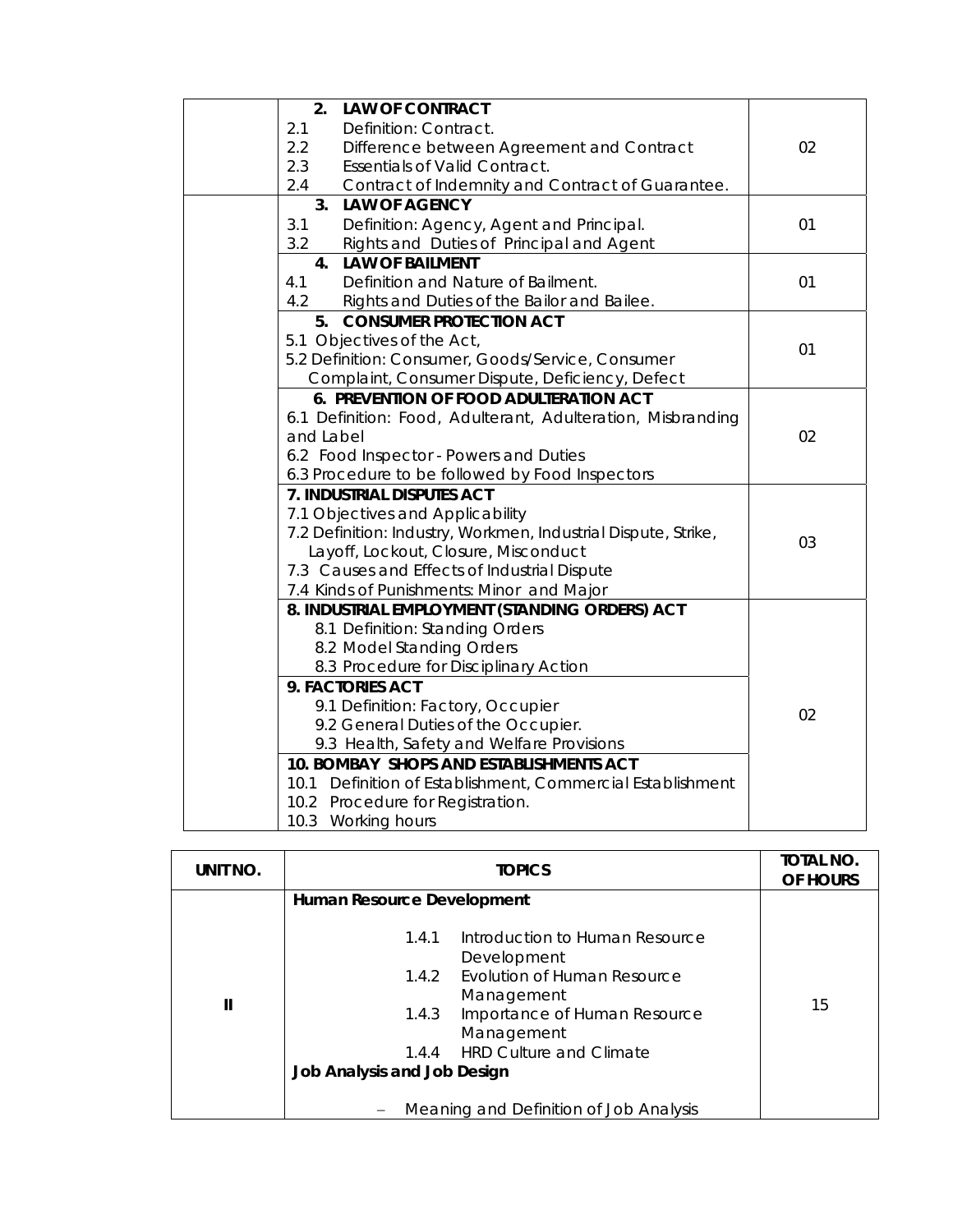|     | <b>Job Analysis</b>                            |    |
|-----|------------------------------------------------|----|
|     | Objectives and Process of Job Analysis         |    |
|     | <b>Job Description</b>                         |    |
|     |                                                |    |
|     | Job Specification                              |    |
|     | Job Design                                     |    |
|     | Factors affecting Job Design                   |    |
|     | Approaches to Job Design                       |    |
|     | Human Resource Planning                        |    |
|     |                                                |    |
|     | Introduction to Human Resource Planning<br>$-$ |    |
|     | (Definition and Concept)                       |    |
|     | Human Resource                                 |    |
|     | $\overline{\phantom{0}}$                       |    |
|     | <b>Planning Process</b>                        |    |
|     | <b>HR Demand Forecast</b>                      |    |
|     | <b>HR Supply Forecast</b>                      |    |
|     | Measurement in Human Resource Planning         |    |
|     |                                                |    |
|     | Sub Topics                                     |    |
|     | Human Resource Information System (HRIS)       |    |
|     | Human Resource Audit                           |    |
|     | <b>Action Area</b>                             |    |
|     |                                                |    |
|     |                                                |    |
|     | <b>Recruitment and Selection</b>               |    |
|     | Orientation and Placement                      |    |
|     | Training and Development                       |    |
|     | On the job training                            |    |
|     | Off the job training                           |    |
|     | Performance Appraisal                          |    |
|     | Meaning and Purpose                            |    |
| III | Limitations of Performance Appraisal           | 15 |
|     | Methods of Job Appraisal                       |    |
|     | Transfer, Promotion and Reward Policies        |    |
|     |                                                |    |
|     | <b>Challenges of Human Resource Management</b> |    |
|     |                                                |    |
|     | Absenteeism and Turnover                       |    |
|     | - Balancing work with Life                     |    |
|     | <b>Managing Diversity</b>                      |    |
|     | <b>Ethical Issues in HRM</b>                   |    |
|     | <b>TOTAL THEORY HOURS</b>                      | 45 |

# **REFERENCE**

| Name of the Book                                                   | Author       | Publisher                         | Place of<br>Publication | Year |
|--------------------------------------------------------------------|--------------|-----------------------------------|-------------------------|------|
| Human Resource<br>Development                                      | David Mankin | <b>Oxford University</b><br>Press | New York                | 2009 |
| Human Resource<br>and Personnel<br>Management (Text<br>and Cases); | K.Aswathapa  | Tata Mc Graw<br>Hill              | New Delhi               | 2005 |
| Human Resource<br>Management                                       | Michael Vaz  |                                   |                         |      |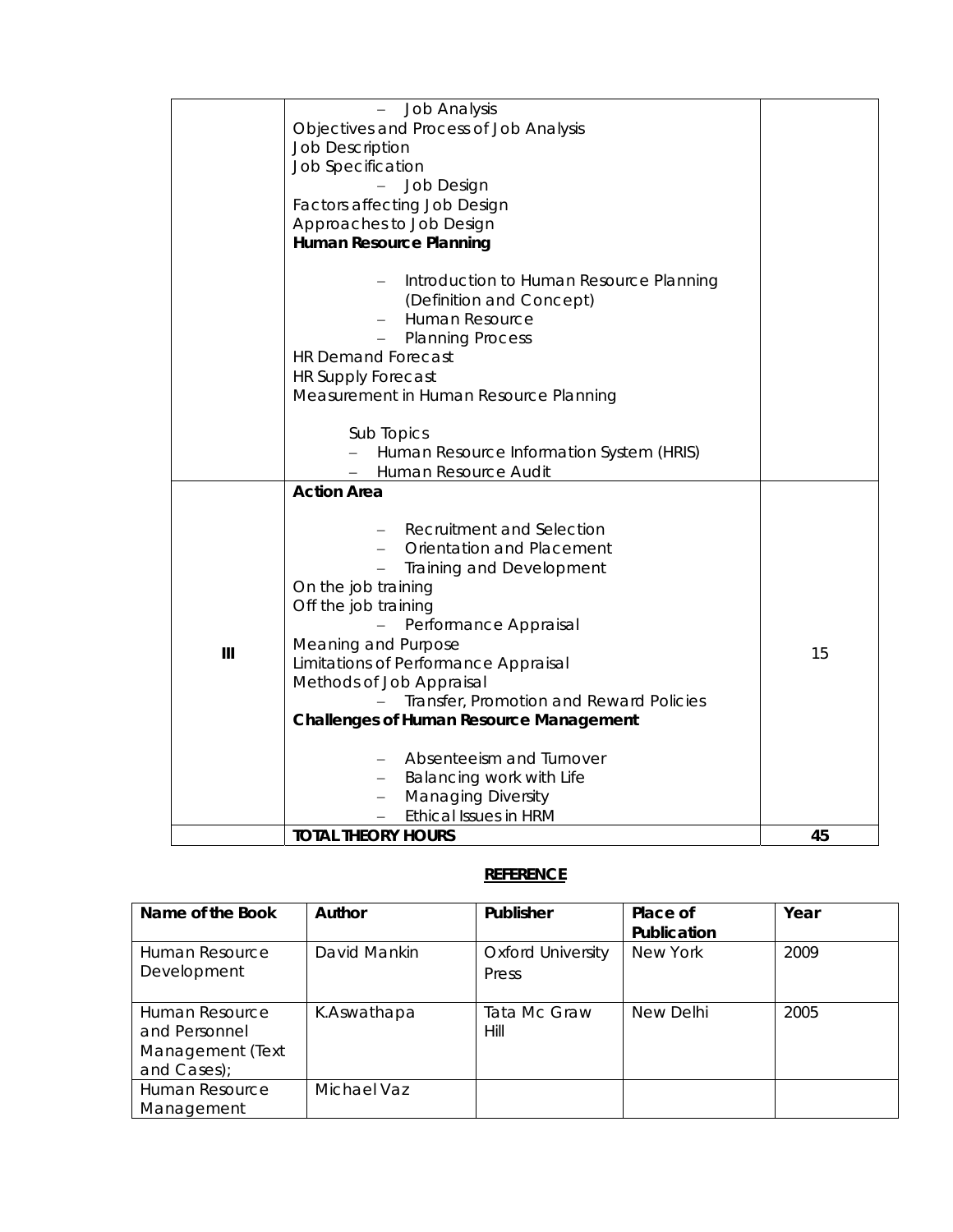| Elements of<br>Commercial Law                                         | Mr. N D Kapoor            | Sultanchand     |  |
|-----------------------------------------------------------------------|---------------------------|-----------------|--|
| <b>Business Law</b>                                                   | Mr. P C Tulsian           |                 |  |
| <b>Business Law</b>                                                   | Venkataraman<br>Kalaivani | Vipul Prakashan |  |
| Bombay Rents, Hotel<br>and Lodging House<br>Rates Control Act<br>1947 |                           |                 |  |
| Prevention of Food<br>Adulteration<br>Act, 1954                       |                           |                 |  |
| Bombay Shops &<br>Establishments Act,<br>1948                         |                           |                 |  |

# **MANAGEMENT INFORMATION SYSTEMS**

| Name of the Programme               | Duration                                                  | Semester | Course/Course Code                                            |
|-------------------------------------|-----------------------------------------------------------|----------|---------------------------------------------------------------|
| <b>B.Sc. in Hospitality Studies</b> | <b>Six Semesters</b>                                      | Ш        | <b>MANAGEMENT</b><br><b>INFORMATION SYSTEMS</b><br>(USHO 308) |
| Course Code                         | Title                                                     | Credits  |                                                               |
| <b>USHO 308</b>                     | <b>MANAGEMENT</b><br><b>INFORMATION</b><br><b>SYSTEMS</b> | 2        |                                                               |

|         |          | For Course Per week 1 lecture/period is 60 minutes | For Subject per week                    |  |  |  |  |  |  |
|---------|----------|----------------------------------------------------|-----------------------------------------|--|--|--|--|--|--|
|         | duration |                                                    | 1 lecture/period is 60 minutes duration |  |  |  |  |  |  |
|         | Theorv   | Practical                                          |                                         |  |  |  |  |  |  |
| Actual  |          | $- -$                                              |                                         |  |  |  |  |  |  |
| Contact |          |                                                    |                                         |  |  |  |  |  |  |
| Credit  |          | $- -$                                              |                                         |  |  |  |  |  |  |

Semester III – 15 weeks

|                 |                | THEORY                   |             |                | <b>PRACTICAL</b> |                    |                          |             |                    |  |  |
|-----------------|----------------|--------------------------|-------------|----------------|------------------|--------------------|--------------------------|-------------|--------------------|--|--|
| Hours /<br>week | Total<br>Hours | Notional<br><b>Hours</b> | Cre<br>dits | Total<br>Marks | Hours<br>week    | ™otal<br>Hour<br>c | Notion<br>al<br>Hours    | Credi<br>ts | <b>Total Marks</b> |  |  |
| 03              | 45             | 25                       | 02          |                | $- -$            | $- -$              | $\overline{\phantom{m}}$ | --          | $ -$               |  |  |

# **Contents of syllabus for USHO 308**

# **(SEMESTER – III) – 15 Weeks**

**Objective**: To equip the student with the required knowledge to understand the theory and practical aspects of the functioning of the systems department of a hotel with focus on skills development in handling Property Management Systems software.

# **(Theory – 45 Hrs)**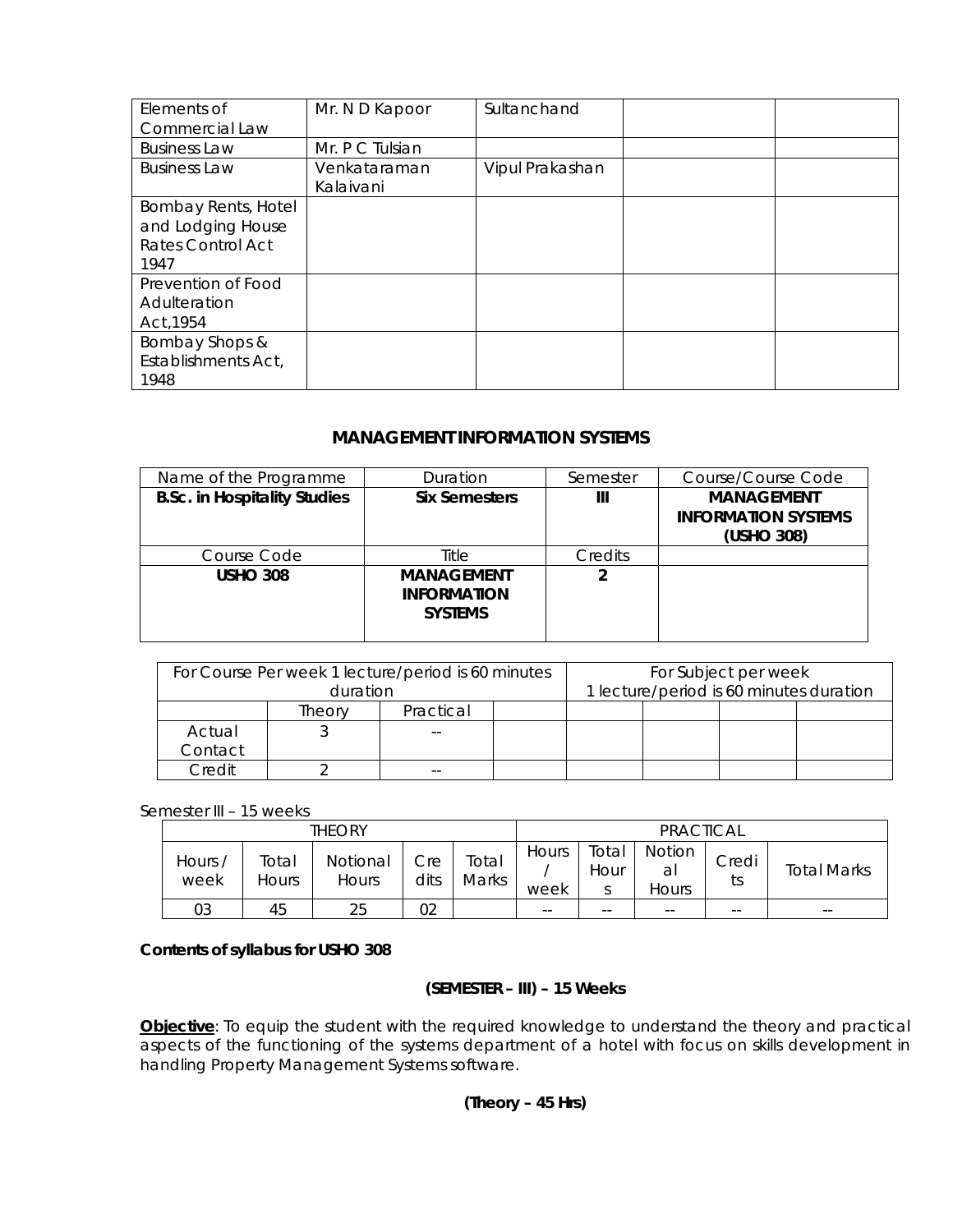#### **Management Information Systems**

- Definition of MIS
- MIS Personnel
- Managing multi processor environments
- MIS security issues

# **Selecting and Implementing Computer systems**

- Analysing current information needs
- Collecting sales information
- Establishing system requirements
- Requesting proposals from vendors
- Contract negotiation

#### **UNIT 2** 15 Hrs **15 Hrs**  15 Hrs **15 Hrs**  15 Hrs **15 Hrs 15 Hrs 15 Hrs 15 Hrs 15 Hrs 15 Hrs 15 Hrs 15 Hrs 15 Hrs 15 Hrs 15 Hrs 15 Hrs 15 Hrs 15 Hrs 15 Hrs 15 Hrs 15 Hrs 15 Hrs 15 Hrs 15 Hrs 15 Hrs 15**

#### **Rooms Management and Guest Accounting Applications**

- Room Management Module
- Guest Accounting Module

#### **Point of Sale Technologies**

- POS Order entry units
- POS Printers
- Accounts Settlement
- Managing Guest Accounts
- POS Software
- Automated Beverage control systems

#### **UNIT 3** 15 Hrs **15 Hrs**  15 Hrs **15 Hrs**  15 Hrs **15 Hrs**  15 Hrs **15 Hrs**  15 Hrs

#### **Food & Beverage Management Applications**

- Recipe Management
- Sales Analysis
- Menu Management
- Integrated Food Service software
- Automated Beverage system reports

#### **Sales & Catering Applications**

- Hotel Sales Office Automation
- Revenue Management
- Catering Software

#### **(Practical 15 Hrs)**

| Sr. | Topic                                                 | Hr     |
|-----|-------------------------------------------------------|--------|
|     | Suggested Softwares to be used for Practical Purposes | 15 Hrs |
|     | a. Opera                                              |        |
|     | b. Amadeus                                            |        |
|     | c. Fidelio                                            |        |
|     | $d.$ IDS                                              |        |
|     | e. Shawman                                            |        |
|     |                                                       |        |
|     | <b>Standard PMS Exercises</b>                         |        |
|     | a. Creating a Profile of a guest                      |        |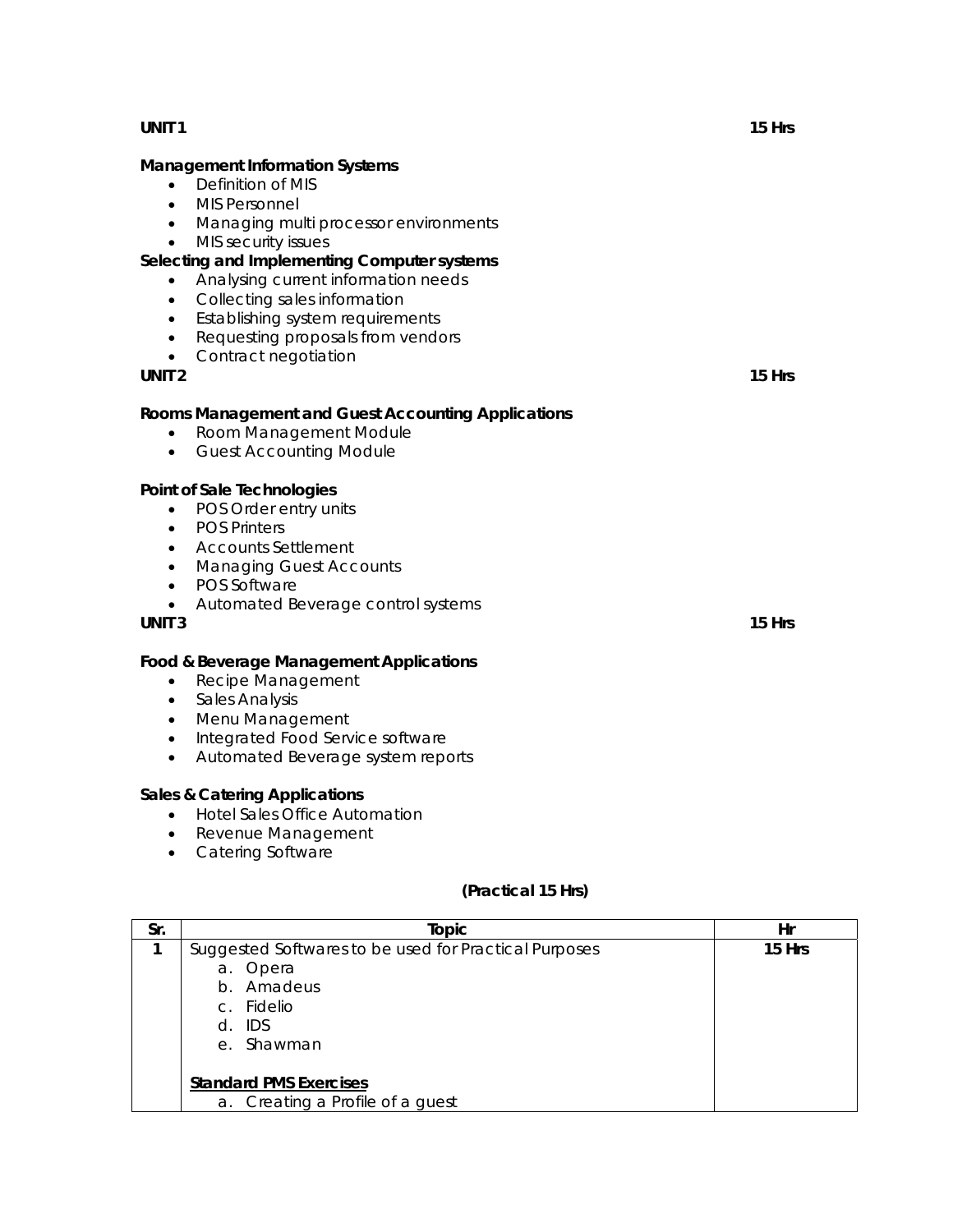| b. Creating a reservation record  |  |
|-----------------------------------|--|
| c. Creating a registration record |  |
| d. Shortcut keys                  |  |
| e. Manual Posting of vouchers     |  |
| Billing                           |  |
| g. Report Generation              |  |

# **Following will be the Scheme of Examination for Theory Internal assessment and Semester end examination (Pattern of Question Paper for all subjects)**

#### **Scheme of Examination (Theory)**

**(a) Internal assessment- 40 marks** 

| Sr. No. | Evaluation type                                                                                                                                                      | Marks |
|---------|----------------------------------------------------------------------------------------------------------------------------------------------------------------------|-------|
|         | Two assignments/ case study/ projects                                                                                                                                | 20    |
|         | One class test (multiple choice questions objective)                                                                                                                 | 10    |
|         | Active participation in routine class instructional<br>deliveries (case studies/ seminars/ presentation)                                                             | 05    |
|         | Overall conduct as a responsible student, manners,<br>skill, in articulation, leadership qualities demonstrated<br>through organizing co-curricular activities, etc. | 05    |
|         | Total                                                                                                                                                                | 40    |

# **(b) Semester end examination (Pattern of Question Paper):-**

| ۰<br>г |
|--------|
|--------|

| .                                |       |                      |  |
|----------------------------------|-------|----------------------|--|
| Third Semester (Duration 2 hrs.) |       |                      |  |
| Questions in Examination Paper   | Units | <b>Maximum Marks</b> |  |
|                                  |       | 15                   |  |
| $Q - 2$                          |       | 15                   |  |
| $O - 3$                          |       | 15                   |  |
|                                  | .2.3  | 15                   |  |
| Total                            |       | 60                   |  |

- Question 1, 2 & 3 should be from topics mentioned in the table total 3 sub questions to be attempted of 5 marks each out of the choice of 4 sub questions.
- Question no. 4 should be of short answer type questions having six sub questions (2 from each unit) of 3 marks each. Total 5 questions are to be attempted.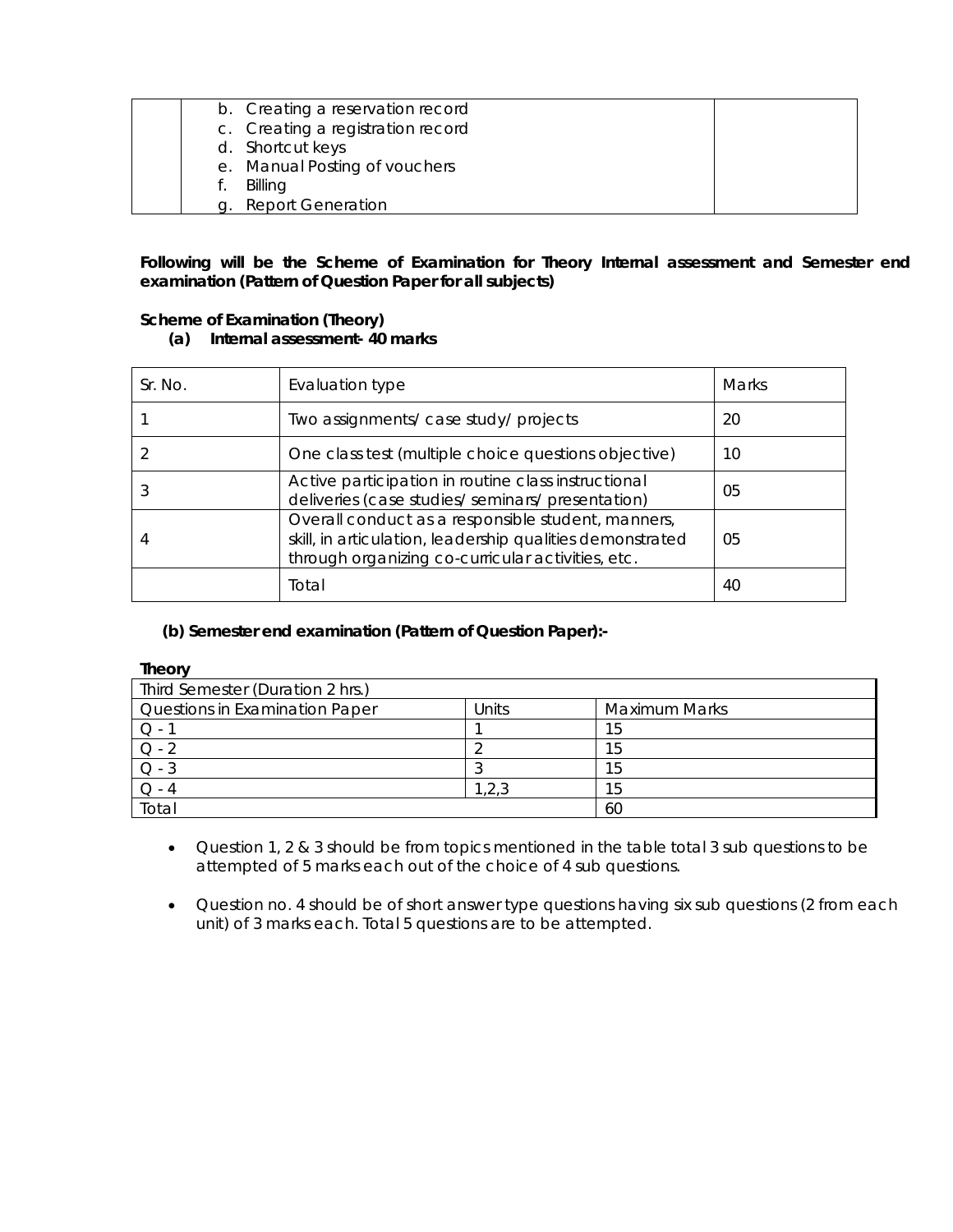Students will be sent for Industrial Training either during the IIIrd or IVth semester as per the convenience of Industry/Institute. Classes will be conducted for the batch of students not undergoing Industrial Training.

The Industrial training may be done in the semester III or IV and will be <sup>a</sup> minimum of 20 weeks.

This is required as students need minimum 4 weeks exposure to each of the core departments.(Kitchen, Food & Beverage Service, Front Office & Housekeeping. The Training

ll d'an deux de la habitat de la habitat de la habitat de la habitat de la habitat de la habitat de la habitat

h

Т

# Semester IV ‐ B.Sc. Hospitality Studies

| Course                                           |            |                                            |    |  |         |     |                          |  |     |  |  |  |  |                |  |    |  |              |
|--------------------------------------------------|------------|--------------------------------------------|----|--|---------|-----|--------------------------|--|-----|--|--|--|--|----------------|--|----|--|--------------|
|                                                  |            | <b>Class Room Instruction Face to Face</b> |    |  |         |     |                          |  |     |  |  |  |  | <b>Credits</b> |  |    |  |              |
| Code                                             | Subject    | <b>Per Week</b>                            |    |  | Per Sem |     | Per Sem Hrs              |  |     |  |  |  |  |                |  |    |  |              |
|                                                  |            |                                            |    |  |         | Р   |                          |  |     |  |  |  |  | <b>Total</b>   |  | P  |  | <b>Total</b> |
|                                                  | Industrial |                                            |    |  |         |     |                          |  |     |  |  |  |  |                |  |    |  |              |
| USHO401                                          | Exposure   |                                            |    |  |         |     |                          |  |     |  |  |  |  |                |  |    |  |              |
|                                                  | Training   |                                            | 48 |  |         | 960 | $\overline{\phantom{0}}$ |  | 960 |  |  |  |  | 960            |  | 20 |  | 20           |
|                                                  |            |                                            |    |  |         |     |                          |  |     |  |  |  |  |                |  |    |  |              |
|                                                  | Total      |                                            | 48 |  |         | 960 | $\overline{\phantom{0}}$ |  | 960 |  |  |  |  | 960            |  | 20 |  | 20           |
| L one lecture / period of 60 minutes (1 hr.) $P$ |            |                                            |    |  |         |     |                          |  |     |  |  |  |  |                |  |    |  |              |